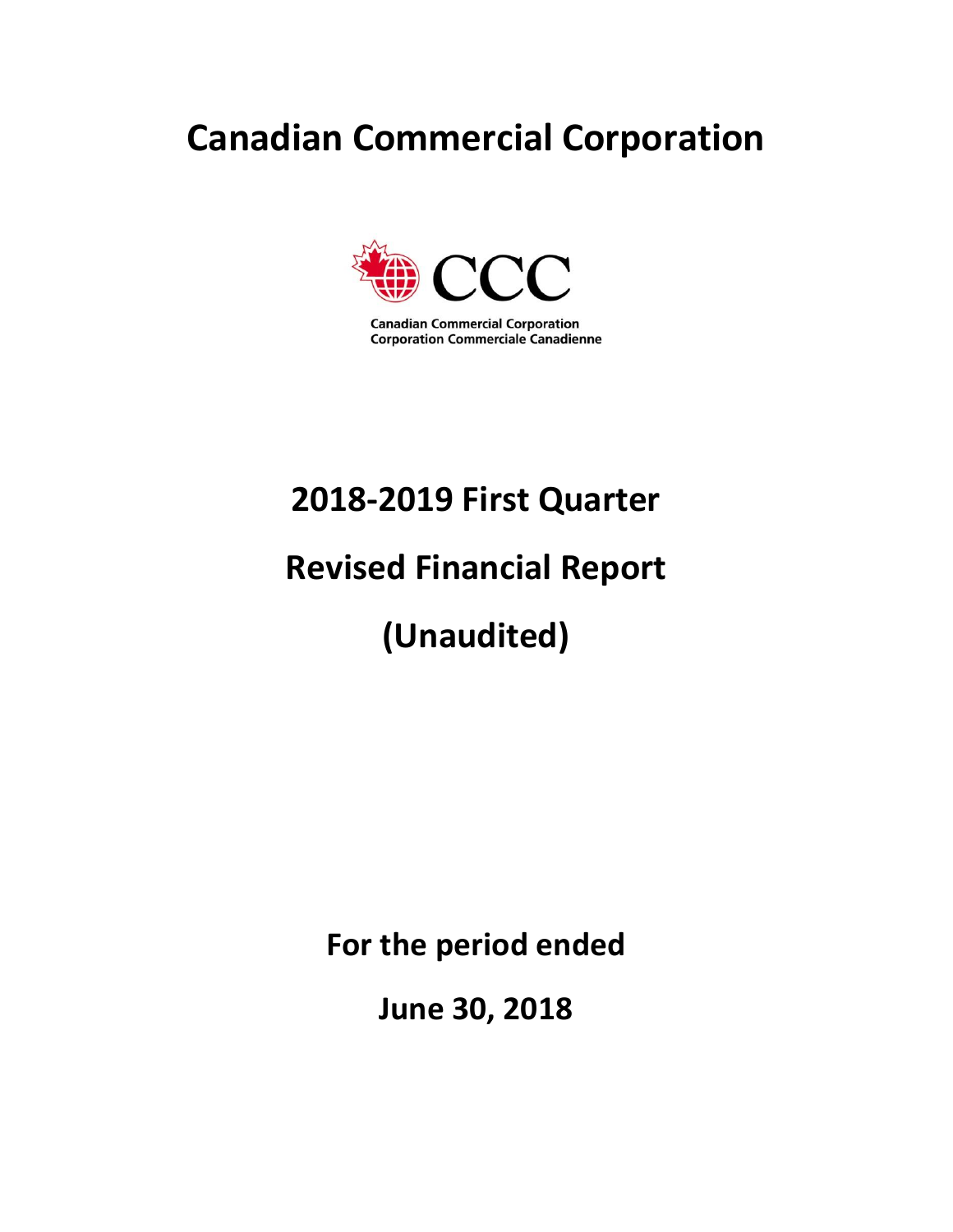# ERRATUM

**Date**: October 30

**Location**: Note 2, Basis of preparation paragraph 2

**Revision**: Addition of the following paragraph "*As permitted by the Treasury Board of Canada Standard on Quarterly Financial Reports for Crown Corporations, management has elected to only reflect the changes from adoption of IFRS 15 and IFRS 9 standards in the Corporation's audited financial statements for the year ended March 31, 2019. This constitutes a departure from generally accepted accounting principles for the first application of IFRS 15 and IFRS 9, as the quarterly financial statements for the current period do not include the impact of the new accounting standards."*

**Rationale for the revision:** The additional disclosure is required to inform the readers of a departure from IFRS standards in quarterly reporting by delaying adoption of IFRS 9 and IFRS 15 until the annual statements at March 31, 2019.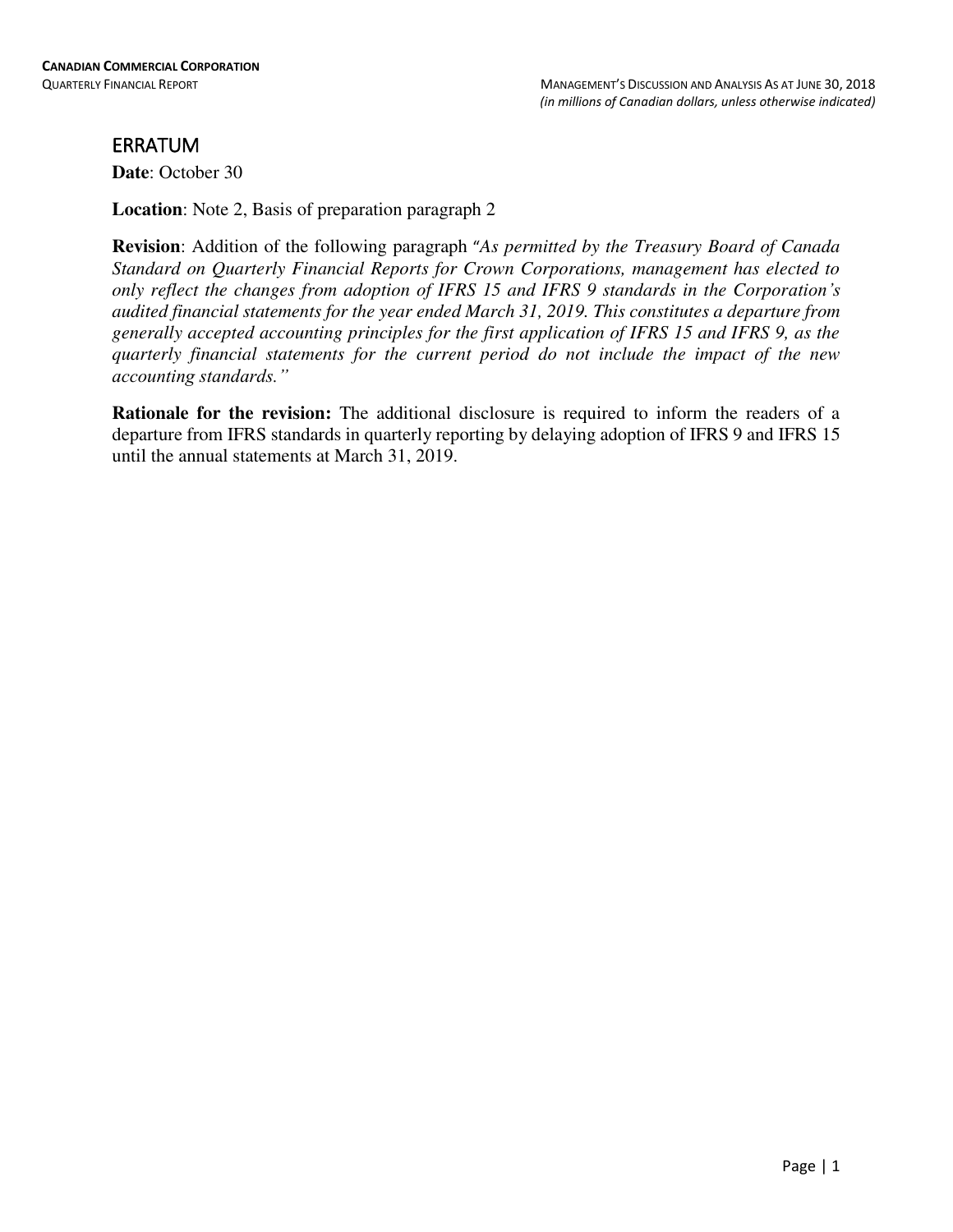# MANAGEMENT'S DISCUSSION AND ANALYSIS

# **BASIS OF PREPARATION**

This discussion and analysis was prepared in accordance with the Treasury Board Standard on Quarterly Financial Reports for Crown Corporations and is not intended to be a full Management Discussion and Analysis.

The following discussion and analysis of the operating results and financial position of the Canadian Commercial Corporation for the quarter ending June 30, 2018 should be read in conjunction with the enclosed unaudited condensed interim financial statements and notes as well as the Corporation's Annual Report for the year ended March 31, 2018.

The disclosures and information contained in the Canadian Commercial Corporation Annual Report for the year ended March 31, 2018 are also mostly applicable to the current quarter.

# **FINANCIAL HIGHLIGHTS**

CCC delivers government-to-government contracting services through two core lines of business:

- (1) International Commercial Business (ICB); and
- (2) Global Defence and Security (GDS), which includes the administration of the Canada-US Defence Production Sharing Agreement (DPSA)

In addition to its core business line operations, CCC performs activities related to sourcing and other Government of Canada priorities. This includes the maintenance and administration, on behalf of Global Affairs Canada, of trade development offices in China and providing sourcing services to Government of Canada departments.

Historically, large contracts have materially affected the Corporation's financial statements and have caused significant variations in certain year-over-year amounts on the Statement of Financial Position and the Statement of Comprehensive Income (Loss).

In late 2013-14, the Armoured Brigades Program (ABP), a historic multi-billion dollar 14-year contract, was signed for the supply of light armored vehicles and associated equipment, training and support services. Because of the magnitude of this transaction, this activity may result in significant variations from period-to-period on certain accounts. The accounts impacted would most notably be receivables, payables, advances to Canadian exporters and from foreign buyers and others, progress work by Canadian exporters and for foreign buyers as well as revenue accounts.

A discussion of CCC's financial highlights for the three-month period ended June 30, 2018 follows: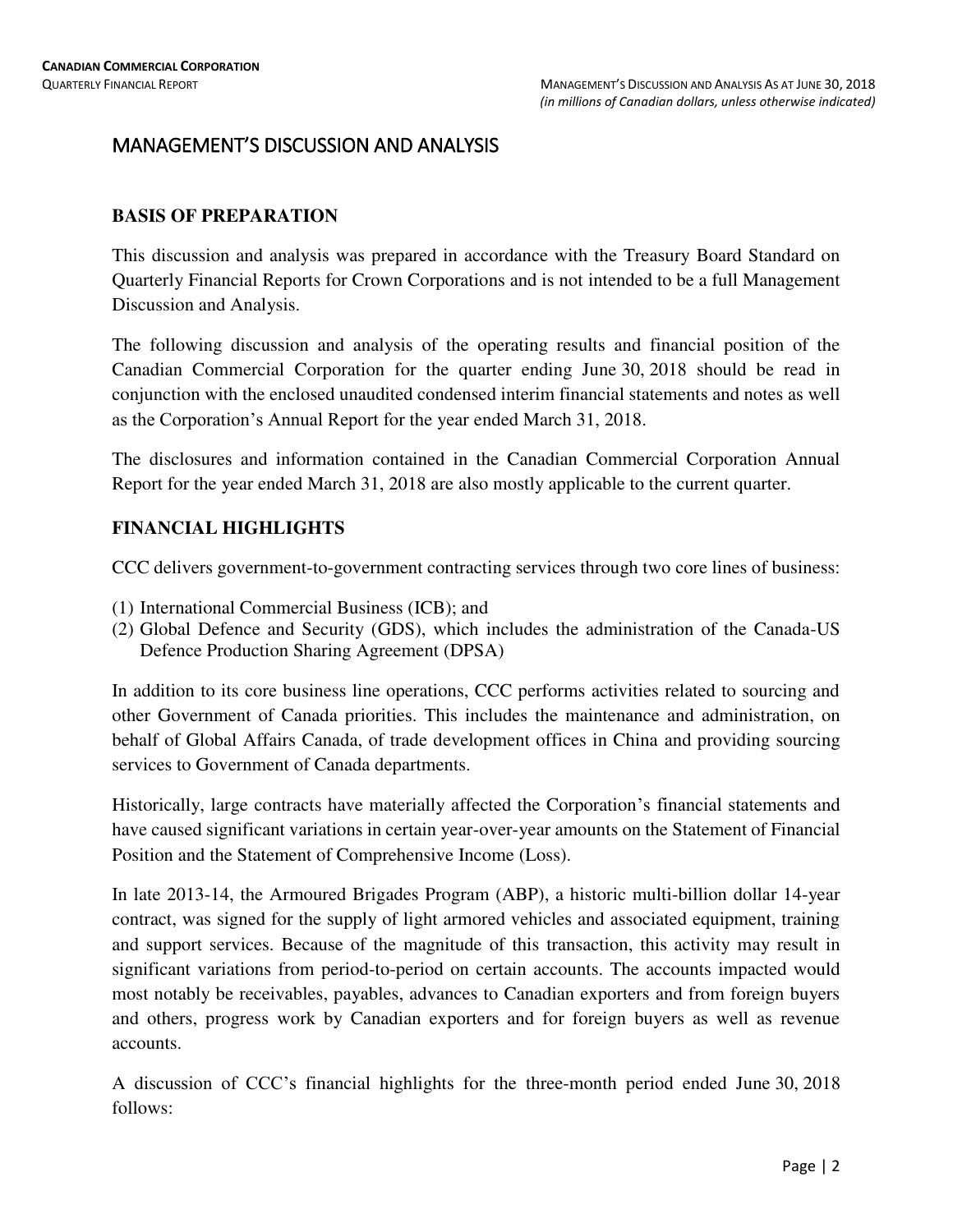Note that financial results reported in the MD&A are rounded to the nearest million, while related percentages are based on numbers rounded to the nearest thousand.

# **STATEMENT OF COMPREHENSIVE INCOME (LOSS) DISCUSSION**

| <b>Summary - Net profit (loss)</b> |    | <b>FOR THE THREE MONTHS ENDED</b> |      |                |  |                                      |        |  |  |  |  |  |  |
|------------------------------------|----|-----------------------------------|------|----------------|--|--------------------------------------|--------|--|--|--|--|--|--|
| (in millions of dollars)           |    | <b>JUNE 30</b>                    |      |                |  |                                      |        |  |  |  |  |  |  |
|                                    |    | 2018                              | 2017 |                |  | Increase (Decrease)<br>in Net Profit |        |  |  |  |  |  |  |
| Revenues                           | \$ | $7.3 \quad $$                     |      | 6.5 $\sqrt{ }$ |  | 0.8                                  | $12\%$ |  |  |  |  |  |  |
| Expenses                           |    | (8.0)                             |      | (8.2)          |  | 0.2                                  | $2\%$  |  |  |  |  |  |  |
| Net profit (loss)                  | \$ | $(0.7)$ \$                        |      | $(1.7)$ \$     |  | 1.0                                  | $57\%$ |  |  |  |  |  |  |

For three-month period ended June 30, 2018, the overall net loss was lower than the comparative period as the result of a combination of higher revenues and lower expenses. The higher revenues are due to increases in early payments at discounted amounts made to Canadian exporters by the Corporation. The reduction of administrative expenses, discussed in the administration expense section of the report also contributed to the lower loss when compared to the prior year's first quarter.

# *REVENUES*

| <b>Revenues</b>                               | <b>FOR THE THREE MONTHS ENDED</b> |         |          |            |      |                     |                          |                                 |  |  |
|-----------------------------------------------|-----------------------------------|---------|----------|------------|------|---------------------|--------------------------|---------------------------------|--|--|
| (in millions of dollars)                      | <b>JUNE 30</b>                    |         |          |            |      |                     |                          |                                 |  |  |
|                                               |                                   | 2018    |          | 2017       |      | Increase (Decrease) |                          | $\%$ of<br><b>Total</b><br>2018 |  |  |
| Commercial trading transactions               |                                   |         |          |            |      |                     |                          |                                 |  |  |
| - prime contracts                             | \$                                | 618.2   | -S       | 628.9      | - \$ | (10.7)              | $(2\%)$                  |                                 |  |  |
| Less: Cost of commercial trading transactions |                                   |         |          |            |      |                     |                          |                                 |  |  |
| - prime contracts                             |                                   | (618.2) |          | (628.9)    |      | 10.7                | $2\%$                    |                                 |  |  |
| Fees for service                              |                                   | 6.0     |          | 6.0        |      |                     | $\overline{\phantom{0}}$ | 83%                             |  |  |
| Other income                                  |                                   | 1.1     |          | 0.4        |      | 0.7                 | $>100\%$                 | 15%                             |  |  |
| Finance income, net                           |                                   | 0.1     |          | 0.2        |      | (0.1)               | $(64\%)$                 | $1\%$                           |  |  |
| Loss on foreign exchange                      |                                   | 0.1     |          | (0.1)      |      | 0.2                 | $>100\%$                 | $1\%$                           |  |  |
| <b>Total Revenues</b>                         | \$                                | 7.3     | <b>S</b> | $6.5\quad$ |      | 0.8                 | $12\%$                   | $100\%$                         |  |  |

For the three-month period ended June 30, 2018, after offsetting commercial trading transactions with the cost of commercial trading transactions, revenues were higher by \$0.8 or 12% compared to the previous year's first quarter. The increase in revenues is primarily attributable to an increase in other income, mainly derived from early payments to Canadian exporters at discounted amounts. As part of the normal business activities of the Corporation, CCC may provide payments at discounted amounts under certain terms and conditions to Canadian exporters prior to collecting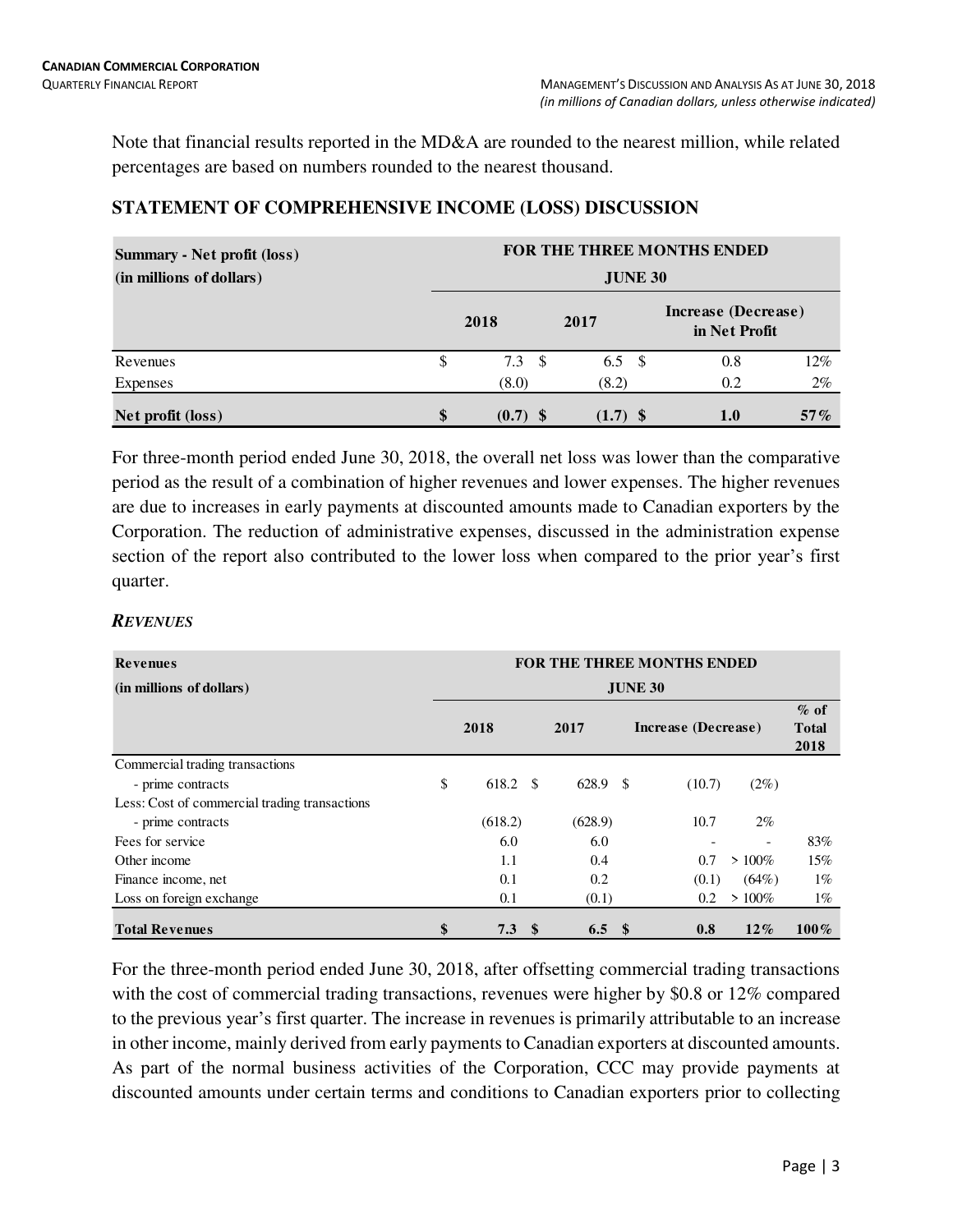from foreign buyers, which provides a source of other income for the Corporation. The reduction in CTTs was mostly from contracts in the DPSA business line, on which CCC does not earn fee revenue, and as a result did not impact the fee revenue generated by the Corporation.

| <b>Commercial Trading Transactions (CTT)</b> | <b>FOR THE THREE MONTHS ENDED</b> |       |     |       |      |                     |                                |  |  |  |
|----------------------------------------------|-----------------------------------|-------|-----|-------|------|---------------------|--------------------------------|--|--|--|
| (in millions of dollars)                     | <b>JUNE 30</b>                    |       |     |       |      |                     |                                |  |  |  |
|                                              |                                   | 2018  |     | 2017  |      | Increase (Decrease) | $%$ of<br><b>Total</b><br>2018 |  |  |  |
| GDS:                                         |                                   |       |     |       |      |                     |                                |  |  |  |
| <b>DPSA</b>                                  | \$                                | 161.7 | -\$ | 170.7 | - \$ | (9.0)<br>(5%)       | 26%                            |  |  |  |
| Non-DPSA GDS                                 |                                   | 328.9 |     | 333.3 |      | (1%)<br>(4.4)       | 53%                            |  |  |  |
| <b>Total GDS</b>                             | \$                                | 490.6 | -\$ | 504.0 | - \$ | $(3\%)$<br>(13.4)   | <b>79%</b>                     |  |  |  |
| <b>ICB</b>                                   |                                   | 127.6 |     | 124.9 |      | $2\%$<br>2.7        | $21\%$                         |  |  |  |
| <b>Total CTT</b>                             | \$                                | 618.2 | \$  | 628.9 | - \$ | (10.7)<br>$(2\%)$   | $100\%$                        |  |  |  |

# *Commercial trading transactions*

Commercial trading transactions measure the value of goods or services delivered or progress work performed during the period. Since CCC acts as an international trade intermediary, revenues from commercial trading transactions on prime contracts are fully offset by the cost of commercial trading transactions on prime contracts.

For the three-month period ended June 30, 2018, the overall decrease of \$10.7 or 2% in commercial trading transactions is attributable to several factors. The DPSA line of business had a decrease in activity of \$9,0 during the first quarter, mainly from US department of defence projects. This type of fluctuation is part of the normal cycle of deliveries in this business line and is not expected to materially effect the annual results. Lower activity was also experienced in the lottery programs for \$6.4 or 11% and the Cuba program for \$12.2 or 44%. The fluctuation in activity for the lottery programs is considered normal, as the comparative period was a record year in sales for the program. CCC does not expect any significant negative impact for the future. The lower level of activity in the Cuba program is the result of changes in the purchasing plans for the Cuban tourism and sugar sectors. The ABP program generated lower CTTs in the order of \$6.7, while a project for a cruise ship pier brought in supplementary revenues of \$11.8. Various contracts in the aerospace sector contributed an additional \$2.3 in CTTs, with the remainder of the variance coming from the ICB business line with projects to develop infrastructure for a port and harbour in Ghana, the rehabilitation of an airport in Bermuda and a football stadium in Cameroon contributing an additional \$9.4.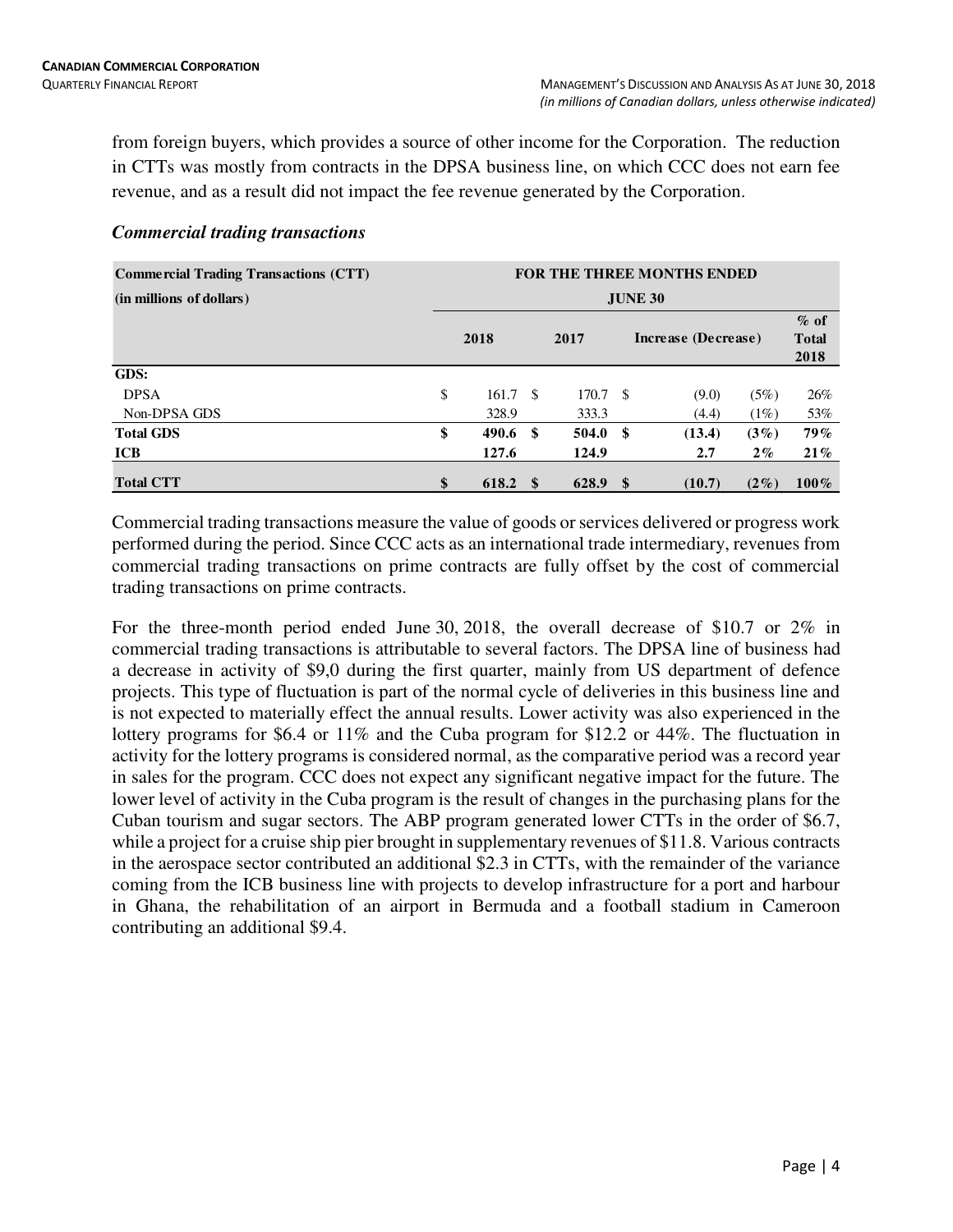# *Fees for service*

| <b>Fees for service</b>       |      | FOR THE THREE MONTHS ENDED<br><b>JUNE 30</b> |               |                  |                     |       |                                |         |  |  |  |
|-------------------------------|------|----------------------------------------------|---------------|------------------|---------------------|-------|--------------------------------|---------|--|--|--|
| (in millions of dollars)      |      |                                              |               |                  |                     |       |                                |         |  |  |  |
|                               | 2018 |                                              | 2017          |                  | Increase (Decrease) |       | $%$ of<br><b>Total</b><br>2018 |         |  |  |  |
| GDS:                          |      |                                              |               |                  |                     |       |                                |         |  |  |  |
| Non-DPSA GDS                  | \$   | 2.8                                          | <sup>\$</sup> | 2.9 <sup>°</sup> |                     | (0.1) | (3%)                           | 47%     |  |  |  |
| <b>Total GDS</b>              | \$   | 2.8                                          | \$            | 2.9              | - \$                | (0.1) | $(3\%)$                        | 47%     |  |  |  |
| <b>ICB</b>                    |      | 2.3                                          |               | 1.9              |                     | 0.4   | 18%                            | 38%     |  |  |  |
| <b>Sourcing services</b>      |      |                                              |               |                  |                     |       |                                |         |  |  |  |
| transactions and other        |      | 0.9                                          |               | 1.2              |                     | (0.3) | $(22\%)$                       | $15\%$  |  |  |  |
| <b>Total Fees for service</b> | \$   | 6.0                                          | -S            | 6.0 <sup>5</sup> |                     |       |                                | $100\%$ |  |  |  |

The Corporation charges fees for service on non-DPSA GDS and ICB business lines and other services, generally calculated as a percentage of the contract value. The rates for services provided, or fees for service are negotiated on a contract-by-contract basis. Fees are recognized as revenue when commercial trading transactions related to prime contracts and international sourcing services agreements are recorded and from other international and domestic activities when services are rendered. Pursuant to the DPSA agreement, CCC does not charge fees for service on the DPSA program. In addition to fees for service recorded from the non-DPSA core operations business line, CCC earns fees on a cost recovery basis related to sourcing services transactions and other initiatives of Government of Canada departments and agencies.

For the three-month period ended June 30, 2018, fees for services were similar to the prior year. Decreases in fees generated through the Cuba program and shared services initiatives were offset by increased fees generated by the building of the cruise ship terminal in St-Kitts and the rehabilitation of a football stadium in Cameroon.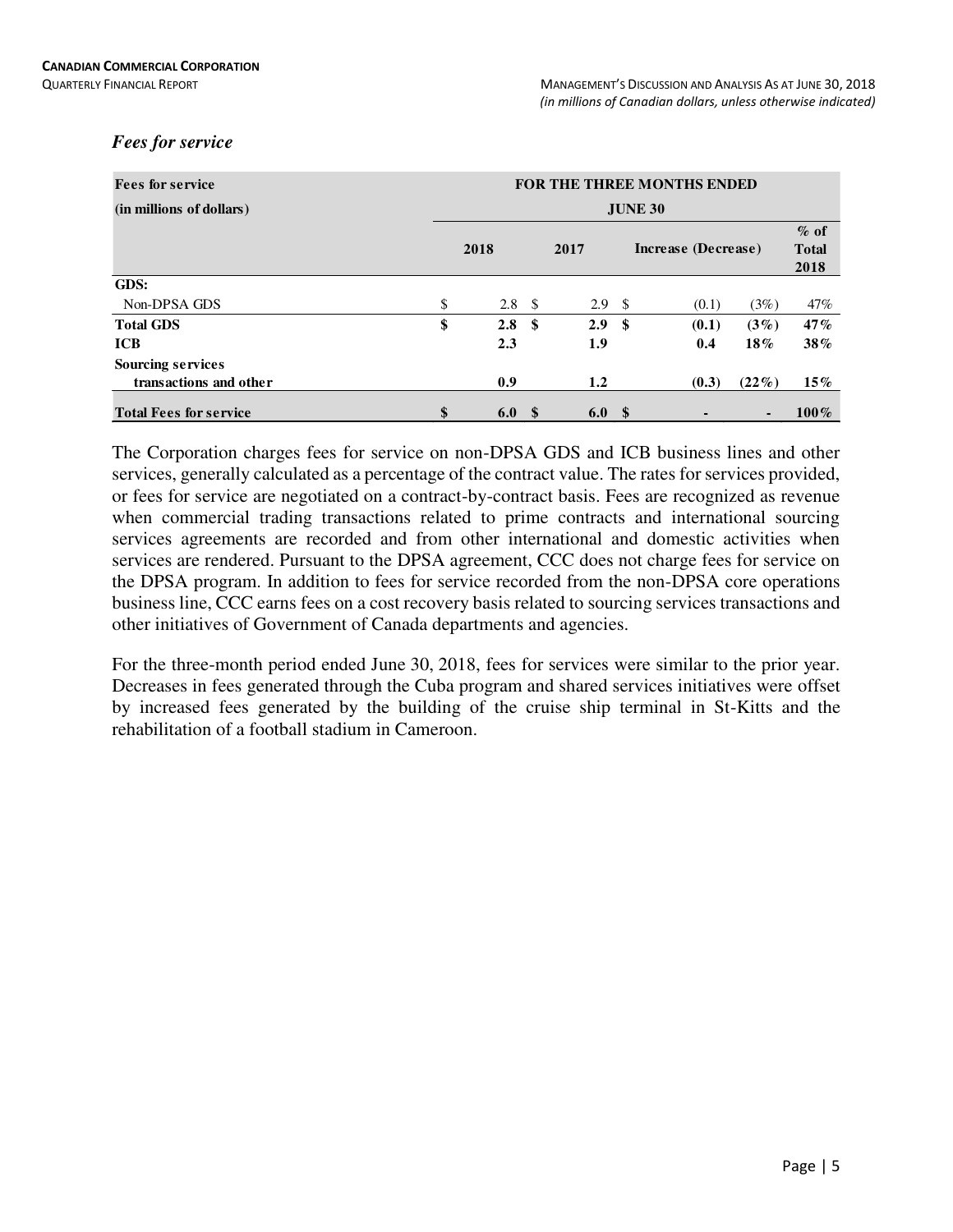*EXPENSES*

| <i>EXPENSES</i>                             |           |               |                  |                |                                   |                |                      |  |  |
|---------------------------------------------|-----------|---------------|------------------|----------------|-----------------------------------|----------------|----------------------|--|--|
| <b>Expenses</b>                             |           |               |                  |                | <b>FOR THE THREE MONTHS ENDED</b> |                |                      |  |  |
| (in millions of dollars)                    |           |               |                  | <b>JUNE 30</b> |                                   |                |                      |  |  |
|                                             |           |               |                  |                |                                   |                |                      |  |  |
|                                             | 2018      |               | 2017             |                | Increase (Decrease)               |                | <b>Total</b><br>2018 |  |  |
| <b>Administrative expenses</b>              |           |               |                  |                |                                   |                |                      |  |  |
| Workforce compensation and related expenses | \$<br>5.2 | -S            | $5.2 \quad$      |                |                                   |                | 65%                  |  |  |
| Contract management services                | 0.7       |               | 0.7              |                |                                   |                | 8%                   |  |  |
| Travel and hospitality                      | 0.6       |               | 0.5              |                | 0.1                               | 19%            | 7%                   |  |  |
| Rent and related expenses                   | 0.4       |               | 0.4              |                |                                   | $\overline{a}$ | 5%                   |  |  |
| Software, hardware and support              | 0.4       |               | 0.4              |                |                                   |                | $5\%$                |  |  |
| Consultants                                 | 0.4       |               | 0.5              |                | (0.1)                             | (19%)          | 5%                   |  |  |
| Communications                              | 0.1       |               | 0.2              |                | (0.1)                             | (12%)          | $2\%$                |  |  |
| Depreciation                                | 0.1       |               | 0.1              |                |                                   |                | $1\%$                |  |  |
| Other expenses                              | 0.1       |               | 0.2              |                | (0.1)                             | (44%)          | $2\%$                |  |  |
| <b>Total Administrative expenses</b>        | \$<br>8.0 | \$            | 8.2              | \$             | (0.2)                             | $(2\%)$        | $100\%$              |  |  |
| <b>Contract remediation expenses</b>        |           |               | ۰                |                |                                   |                | $0\%$                |  |  |
| <b>Total Expenses</b>                       | \$<br>8.0 | $\mathbf{\$}$ | 8.2 <sup>°</sup> |                | (0.2)                             | $(2\%)$        | $100\%$              |  |  |

#### *Administrative expenses*

For the three-month period ended June 30, 2018, expenses were comparable to the previous period. The slight decrease of \$0.2 or 2% in administrative expenses is primarily related to lower consultant expenses and communications partially offset by increases in travel for continued initiatives in business development to deliver on the strategic plan of the Corporation.

# *Contract remediation expenses*

Contract remediation expenses are recorded as actual amounts are incurred or can be reasonably estimated. For the three-month period ended June 30, 2018, no contract remediation expenses were recorded. The result reflects the Corporation's robust contract management and Enterprise Risk Management (ERM) practices.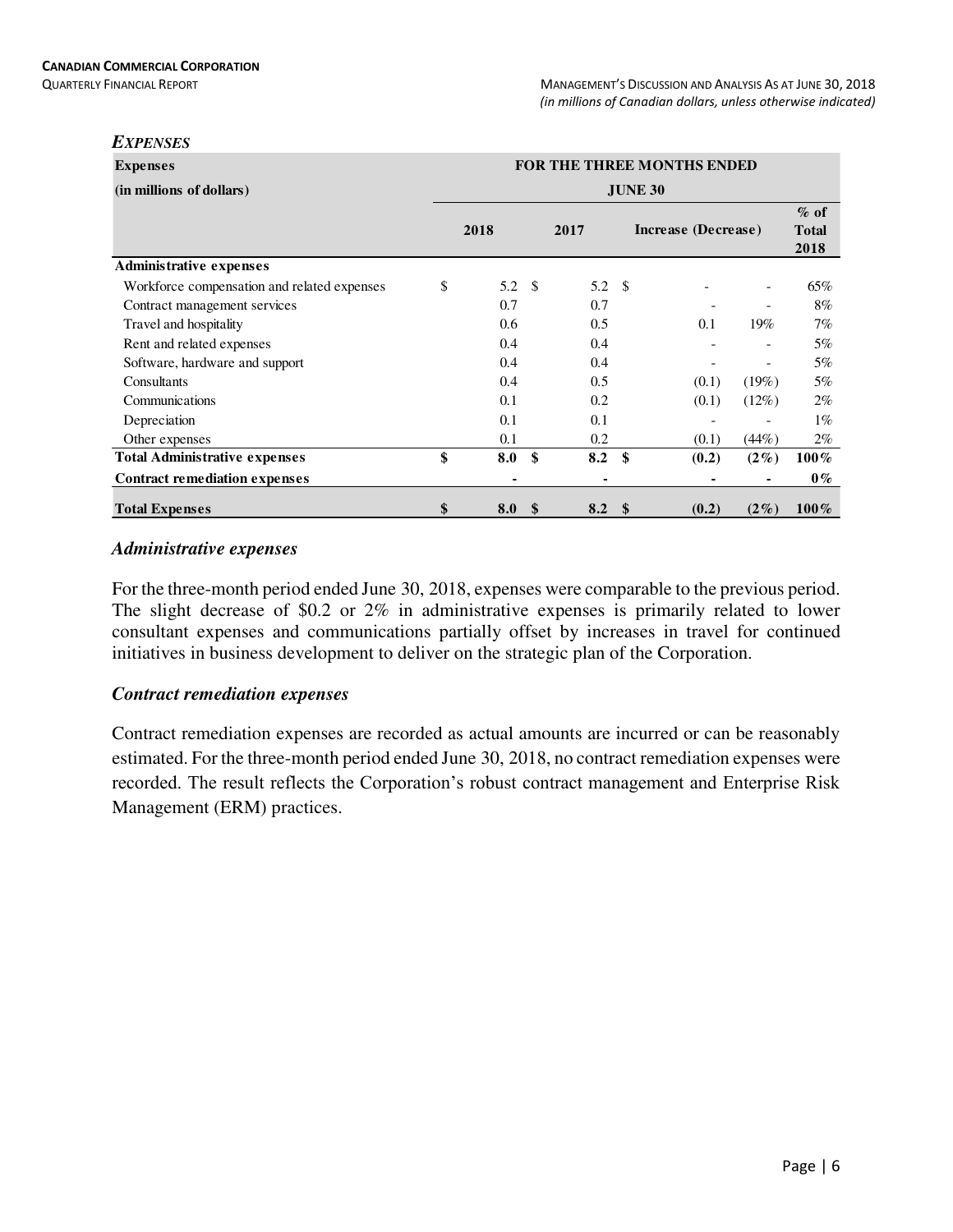| <b>Sourcing services transactions</b>        |                |                  |  |                  |  | FOR THE THREE MONTHS ENDED |       |  |  |  |  |  |
|----------------------------------------------|----------------|------------------|--|------------------|--|----------------------------|-------|--|--|--|--|--|
| (in millions of dollars)                     | <b>JUNE 30</b> |                  |  |                  |  |                            |       |  |  |  |  |  |
|                                              |                | 2018             |  | 2017             |  | Increase (Decrease)        |       |  |  |  |  |  |
| Sourcing services transactions               | \$             | 2.8 <sup>5</sup> |  | 5.0 <sup>5</sup> |  | (2.2)                      | (44%) |  |  |  |  |  |
| Less: Cost of sourcing services transactions |                | (2.8)            |  | (5.0)            |  | 2.2                        | 44%   |  |  |  |  |  |
|                                              |                |                  |  |                  |  |                            |       |  |  |  |  |  |

#### *SOURCING SERVICES FOR SUPPORT OF INTERNATIONAL GOVERNMENT ASSISTANCE PROGRAMS*

Sourcing services transactions are generally in support of international assistance programs, where the Corporation is not the prime contractor, but rather acts as an agent on behalf of Global Affairs Canada in accordance with a Memorandum of Understanding.

CCC also has sourcing services agreements with the National Research Council (NRC) and the Department of National Defence. For the three-month period ended June 30, 2018, the decrease in activity of \$2.2 or 44% is related to normal fluctuations in the delivery of various projects.

# **STATEMENT OF FINANCIAL POSITION DISCUSSION**

| <b>Summary - Statement of financial position</b> |    |                         |    | <b>AS AT</b>      |                     |       |         |  |
|--------------------------------------------------|----|-------------------------|----|-------------------|---------------------|-------|---------|--|
| (in millions of dollars)                         |    | <b>June 30,</b><br>2018 |    | March 31,<br>2018 | Increase (Decrease) |       |         |  |
| <b>Assets</b>                                    | \$ | 7,757.6                 | S  | $7,135.2$ \$      |                     | 622.4 | $9\%$   |  |
| <b>Liabilities</b>                               | \$ | 7.734.7                 | \$ | 7,111.6 \$        |                     | 623.1 | $9\%$   |  |
| Shareholder's equity:                            |    |                         |    |                   |                     |       |         |  |
| Contributed surplus                              |    | 10.0                    |    | 10.0              |                     |       |         |  |
| Retained earnings                                |    | 12.9                    |    | 13.6              |                     | (0.7) | (5%)    |  |
| <b>Total Shareholder's equity</b>                | \$ | 22.9                    | \$ | 23.6              |                     | (0.7) | $(3\%)$ |  |

### *SUMMARY*

As an international trade intermediary, CCC's trade-related assets are offset with matching liabilities. Therefore, trade receivables, advances to Canadian exporters and progress work by Canadian exporters are normally offset by trade payables and accrued liabilities, advances from foreign buyers and others and progress work for foreign buyers, respectively. The reduction in retained earnings reflects the first quarter loss.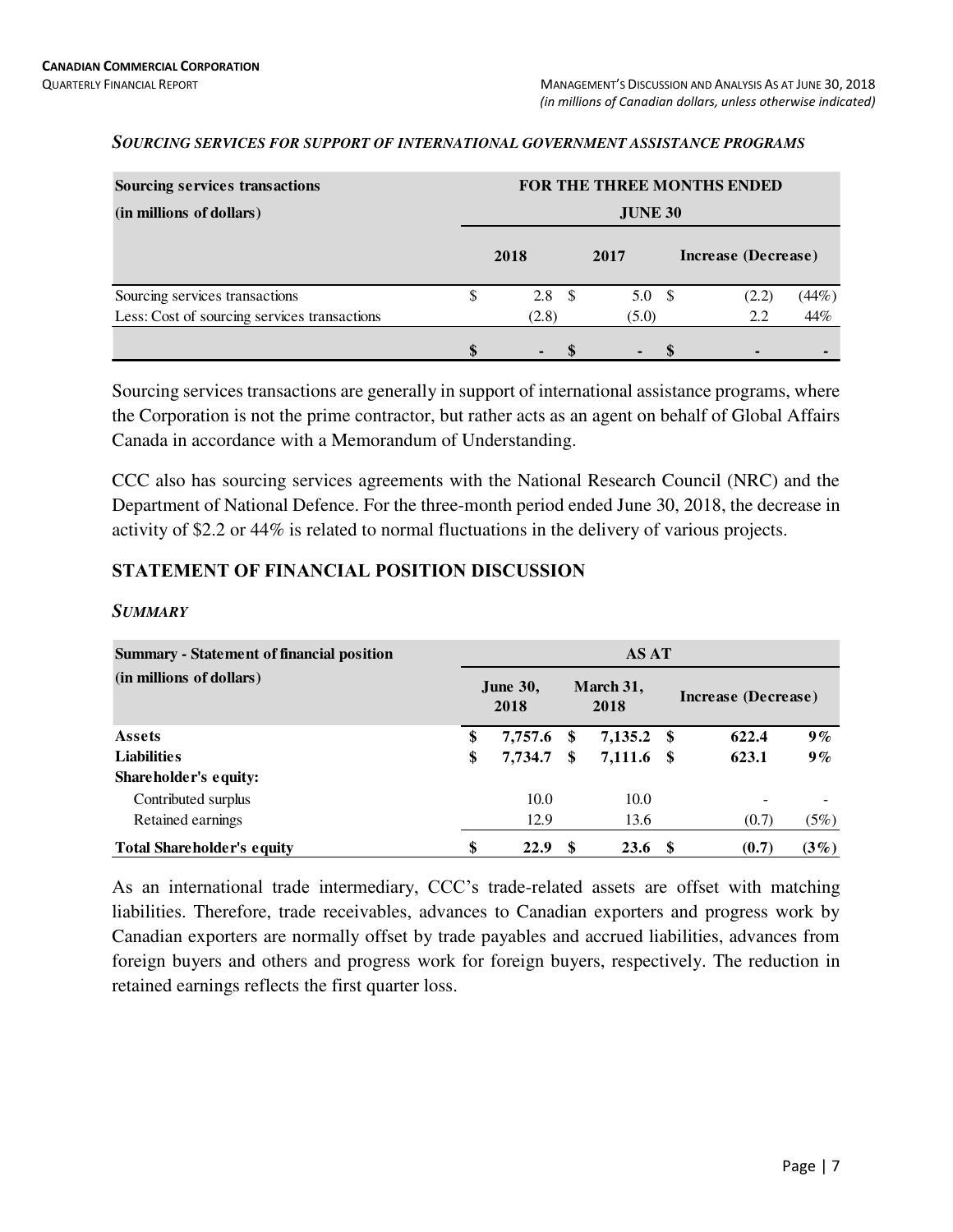#### *ASSETS*

| <b>Assets</b>                       | <b>AS AT</b>            |                                          |         |      |                        |       |            |  |  |  |  |  |
|-------------------------------------|-------------------------|------------------------------------------|---------|------|------------------------|-------|------------|--|--|--|--|--|
| (in millions of dollars)            | <b>June 30,</b><br>2018 | March 31,<br>Increase (Decrease)<br>2018 |         |      | $%$ of<br><b>Total</b> |       |            |  |  |  |  |  |
| Cash and cash equivalents           | \$<br>22.9              | - \$                                     | 43.4    | - \$ | (20.5)                 | (47%) | $\leq 1\%$ |  |  |  |  |  |
| Trade receivables                   | 1,603.3                 |                                          | 1,212.7 |      | 390.6                  | 32%   | 21%        |  |  |  |  |  |
| Advances to Canadian exporters      | 134.9                   |                                          | 144.3   |      | (9.4)                  | (6%)  | $2\%$      |  |  |  |  |  |
| Progress work by Canadian exporters | 5,993.5                 |                                          | 5,731.7 |      | 261.8                  | 5%    | $77\%$     |  |  |  |  |  |
| Property and equipment              | 3.0                     |                                          | 3.1     |      | (0.1)                  | (4%)  | $\leq 1\%$ |  |  |  |  |  |
| <b>Total Assets</b>                 | \$<br>7.757.6           |                                          | 7.135.2 |      | 622.4                  | 9%    | $100\%$    |  |  |  |  |  |

The net increase in assets, compared to March 31, 2018 was primarily related to an increase in trade receivables and progress work related to the ABP contract. As this contract is in the execution and delivery phase, activity is expected to increase. Deliveries on the ABP contract are typically for significant amounts, which are reflected in the balances of receivables, payables and progress work.

# *LIABILITIES*

| <b>Liabilities</b>                      | <b>AS AT</b>                                                        |         |    |         |      |                        |                          |            |  |  |  |
|-----------------------------------------|---------------------------------------------------------------------|---------|----|---------|------|------------------------|--------------------------|------------|--|--|--|
| (in millions of dollars)                | March 31,<br><b>June 30,</b><br>Increase (Decrease)<br>2018<br>2018 |         |    |         |      | $%$ of<br><b>Total</b> |                          |            |  |  |  |
| Trade payables and accrued liabilities  | S                                                                   | 1,564.6 | -S | 1,191.4 | - \$ | 373.2                  | 31%                      | 21%        |  |  |  |
| Advances from foreign buyers and others |                                                                     | 171.4   |    | 183.4   |      | (12.0)                 | (7%)                     | $2\%$      |  |  |  |
| Progress work for foreign buyers        |                                                                     | 5,993.5 |    | 5,731.7 |      | 261.8                  | $5\%$                    | 77%        |  |  |  |
| Deferred lease incentives               |                                                                     | 3.6     |    | 3.6     |      |                        | $\overline{\phantom{0}}$ | $\leq 1\%$ |  |  |  |
| Employee benefits                       |                                                                     | 1.6     |    | 1.5     |      | 0.1                    | $3\%$                    | $\leq 1\%$ |  |  |  |
| <b>Total Liabilities</b>                |                                                                     | 7.734.7 |    | 7.111.6 |      | 623.1                  | 9%                       | $100\%$    |  |  |  |

The net increase in liabilities compared to March 31, 2018 was due to increases in the amount of progress work for foreign buyers and trade payables and accrued liabilities partially offset by a decrease in advances from foreign buyers and others. The net change to the liabilities is directly related to the change in assets discussed earlier, due to the back-to-back nature of CCC's business model.

# *SIGNIFICANT TRANSACTIONS IN ASSETS AND LIABILITIES*

Given the back-to-back nature of CCC's contracting with foreign buyers and Canadian exporters, movements in assets and liabilities are closely related and are mostly offsetting.

The increases in trade receivables and trade payables and accrued liabilities when compared to March 31, 2018 were due primarily to increased receivable and payable transactions related to the ABP contract reflecting the progress work recorded during the quarter.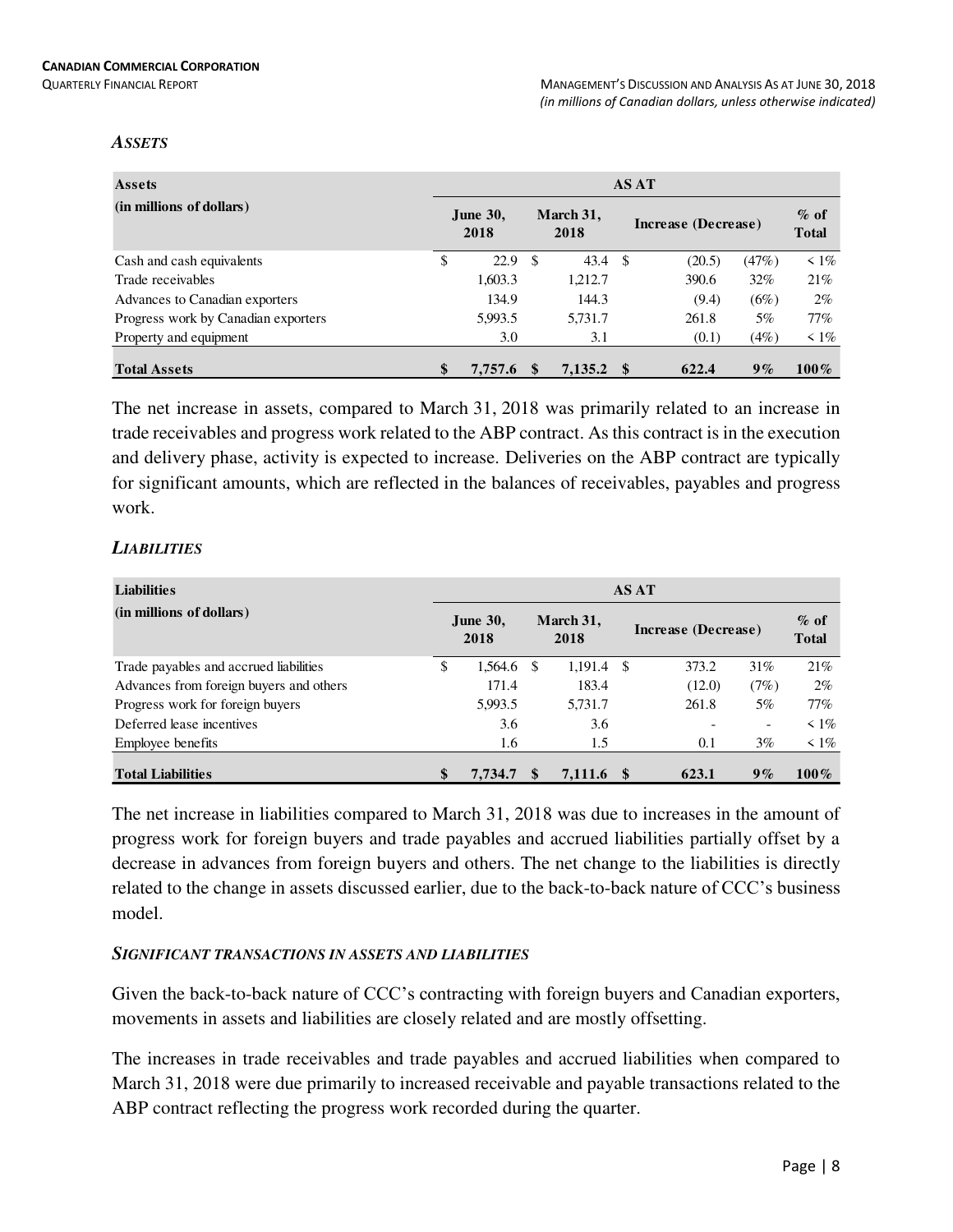Of the total progress work by Canadian exporters and for foreign buyers, \$5,960.2 or 98% was related to continued progress work on the ABP contract.

Of the advances from foreign buyers and others and advances to Canadian exporters, 74% can be attributed to five projects: ABP, an aerospace project in Peru, the construction of a parking complex in Ghana, the rehabilitation of a football stadium in Cameroon and the construction of a cruise ship pier terminal in St-Kitts & Nevis.

Of the \$171.4 advances from foreign buyers and others, \$134.9 or 79% were passed on to Canadian exporters. Contractually, advances are not offered on DPSA contracts. For some non-DPSA contracts, CCC may hold back some advance payments made by foreign buyers as a risk mitigation practice and release them to Canadian exporters as delivery obligations are fulfilled. Additionally, CCC receives advances related to sourcing services for Government of Canada departments prior to making sourcing payments. As a result, there are period-over-period variations due to the timing of collection and payments.

| <b>Summary - Statement of cash flows</b>  | <b>FOR THE THREE MONTHS ENDED</b> |                          |      |                  |  |                     |                |                                |  |  |  |  |  |
|-------------------------------------------|-----------------------------------|--------------------------|------|------------------|--|---------------------|----------------|--------------------------------|--|--|--|--|--|
| (in millions of dollars)                  | <b>JUNE 30</b>                    |                          |      |                  |  |                     |                |                                |  |  |  |  |  |
|                                           |                                   | 2018                     | 2017 |                  |  | Increase (Decrease) |                | $%$ of<br><b>Total</b><br>2018 |  |  |  |  |  |
| Operating activities                      | \$                                | $(19.5)$ \$              |      | $1.3 \quad$      |  | (20.8)              | $\leq (100\%)$ | 95%                            |  |  |  |  |  |
| Investing activities                      |                                   | $\overline{\phantom{0}}$ |      | (0.1)            |  | 0.1                 | 100%           | $0\%$                          |  |  |  |  |  |
| Effect of exchange rate changes           |                                   |                          |      |                  |  |                     |                |                                |  |  |  |  |  |
| on cash and cash equivalents              |                                   | (1.0)                    |      | (0.8)            |  | (0.2)               | (16%)          | 5%                             |  |  |  |  |  |
| Net decrease in cash and cash equivalents | \$                                | $(20.5)$ \$              |      | 0.4 <sup>°</sup> |  | (20.9)              | $<$ (100%)     | $100\%$                        |  |  |  |  |  |

# **STATEMENT OF CASH FLOWS DISCUSSION**

Under the DPSA program, the Corporation generally pays its Canadian exporters within thirty days of receipt of an invoice and substantiating documentation according to the terms and conditions of the contract. Consequently, the Corporation may use its own cash to pay Canadian exporters on the  $30<sup>th</sup>$  day, funding its trade receivables, in instances where there are collection delays and payment is not received from the DPSA buyer until beyond thirty days. On certain contracts (generally outside of the DPSA program), the Corporation pays its Canadian exporters within five business days after CCC receives payment from the foreign buyer. Depending on the timing of receipts compared to payments, these transactions can span across reporting periods and can cause variations in cash flows from one period to the next. In these instances, cash is provided to the Corporation at the end of one period with the payment made to the Canadian exporter, as stipulated in the contract, early in the next period.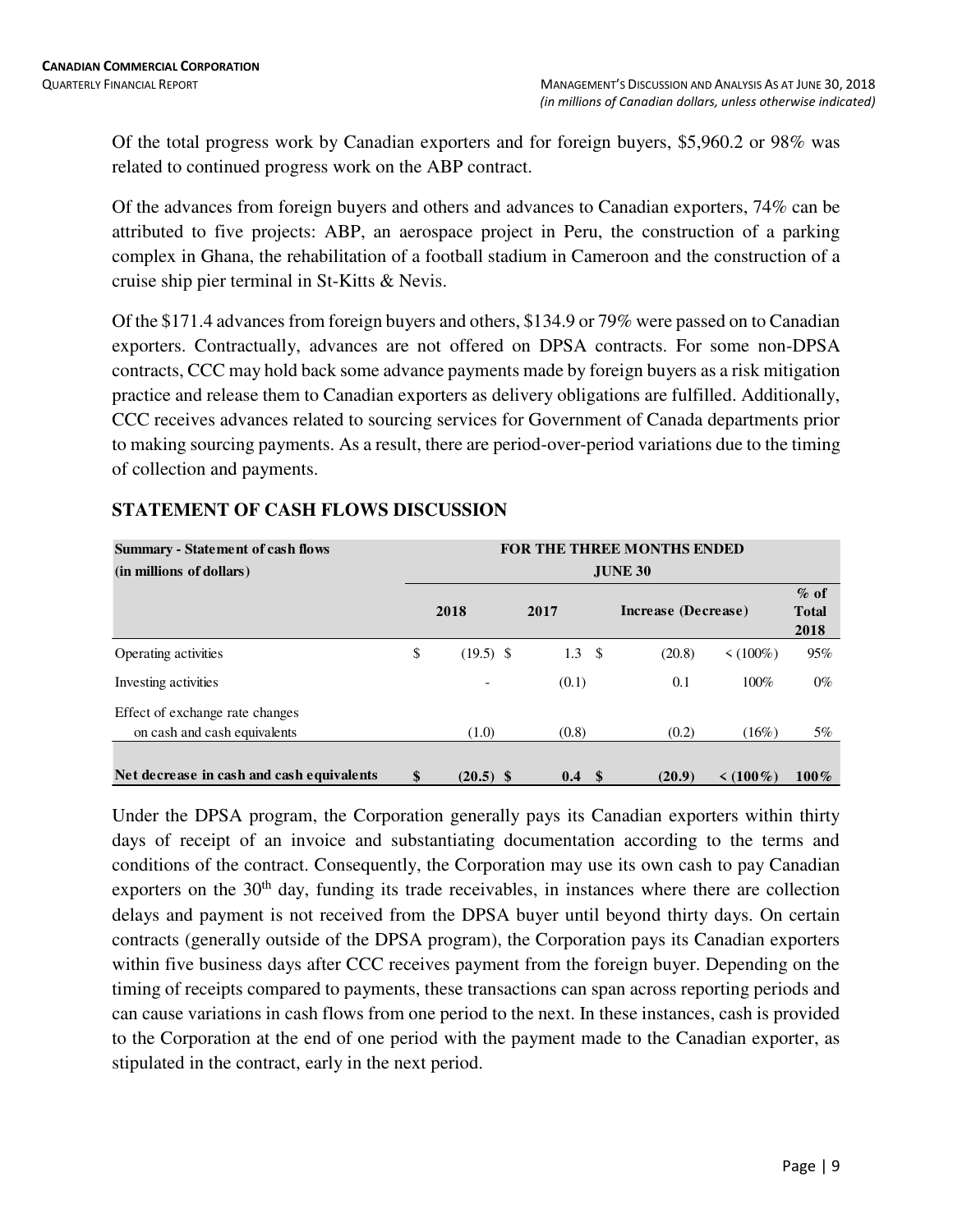The decrease in cash is primarily due to normal operating activities combined with the effect of exchange rate fluctuations on cash. The decrease in cash from operating activities is primarily related to a significant increase in early payments made at discounted amounts to Canadian exporters in comparison to the prior year.

| <b>Statement of Comprehensive income</b>                                         | FOR THE THREE MONTHS ENDED JUNE 30, 2018 |               |                       |                              |                 |        |            |  |  |  |  |  |
|----------------------------------------------------------------------------------|------------------------------------------|---------------|-----------------------|------------------------------|-----------------|--------|------------|--|--|--|--|--|
| (in millions of dollars)                                                         |                                          | <b>Actual</b> | <b>Corporate Plan</b> |                              | <b>Variance</b> |        | % Variance |  |  |  |  |  |
| <b>Revenues</b>                                                                  |                                          |               |                       |                              |                 |        |            |  |  |  |  |  |
| Commercial trading transactions                                                  |                                          |               |                       |                              |                 |        |            |  |  |  |  |  |
| - prime contracts                                                                | \$                                       | 618.2 \$      |                       | 546.8                        | -\$             | 71.4   | 13%        |  |  |  |  |  |
| Less: cost of commercial trading transactions                                    |                                          |               |                       |                              |                 |        |            |  |  |  |  |  |
| - prime contracts                                                                |                                          | (618.2)       |                       | (546.8)                      |                 | (71.4) | $-13%$     |  |  |  |  |  |
| Fees for service                                                                 |                                          | 6.0           |                       | 5.5                          |                 | 0.5    | 9%         |  |  |  |  |  |
| Other income                                                                     |                                          | 1.1           |                       | 0.1                          |                 | 1.0    | >100%      |  |  |  |  |  |
| Finance income, net                                                              |                                          | 0.1           |                       | 0.2                          |                 | (0.1)  | $-50%$     |  |  |  |  |  |
| Loss on foreign exchange                                                         |                                          | 0.1           |                       | $\qquad \qquad \blacksquare$ |                 | 0.1    | 100%       |  |  |  |  |  |
|                                                                                  |                                          | 7.3           |                       | 5.8                          |                 | 1.5    | 26%        |  |  |  |  |  |
| <b>Expenses</b>                                                                  |                                          |               |                       |                              |                 |        |            |  |  |  |  |  |
| Administrative expenses                                                          |                                          | 8.0           |                       | 8.7                          |                 | (0.7)  | $-8\%$     |  |  |  |  |  |
| Contract remediation expenses                                                    |                                          |               |                       |                              |                 |        |            |  |  |  |  |  |
|                                                                                  |                                          | 8.0           |                       | 8.7                          |                 | (0.7)  | $-8%$      |  |  |  |  |  |
| Sourcing services for support of international<br>government assistance programs |                                          |               |                       |                              |                 |        |            |  |  |  |  |  |
| Sourcing services transactions                                                   |                                          | 2.8           |                       | 4.8                          |                 | (2.0)  | $-42%$     |  |  |  |  |  |
| Less: cost of sourcing services transactions                                     |                                          | (2.8)         |                       | (4.8)                        |                 | 2.0    | 42%        |  |  |  |  |  |
|                                                                                  |                                          |               |                       |                              |                 |        |            |  |  |  |  |  |
| Net (profit) loss before Parliamentary appropriation                             |                                          | (0.7)         |                       | (2.9)                        |                 | 2.2    | 76%        |  |  |  |  |  |
| Parliamentary appropriation                                                      |                                          |               |                       |                              |                 |        |            |  |  |  |  |  |
| Net profit (loss)                                                                | \$                                       | $(0.7)$ \$    |                       | $(2.9)$ \$                   |                 | 2.2    | 76%        |  |  |  |  |  |

### **COMPARISON OF FINANCIAL RESULTS TO THE 2018-19 TO 2021-22 CORPORATE PLAN**

The favorable variance of \$2.2 in Net profit (loss), compared to the Corporate Plan is due to a higher than budgeted level of fees for service and other income earned for the period ended June 30 2018, combined with cost saving efficiencies in administrative expenses.

The \$71.4 or 13% favorable variance related to commercial trading transactions was mostly due to a change in the timing of ABP progress work from past periods of \$84.3 and unfavorable variances across all other business lines and programs of \$12.9.

Fees for service are earned as contract work is delivered or completed and are largely commensurate with commercial trading transactions, leading to similar results. The \$0.5 or 9%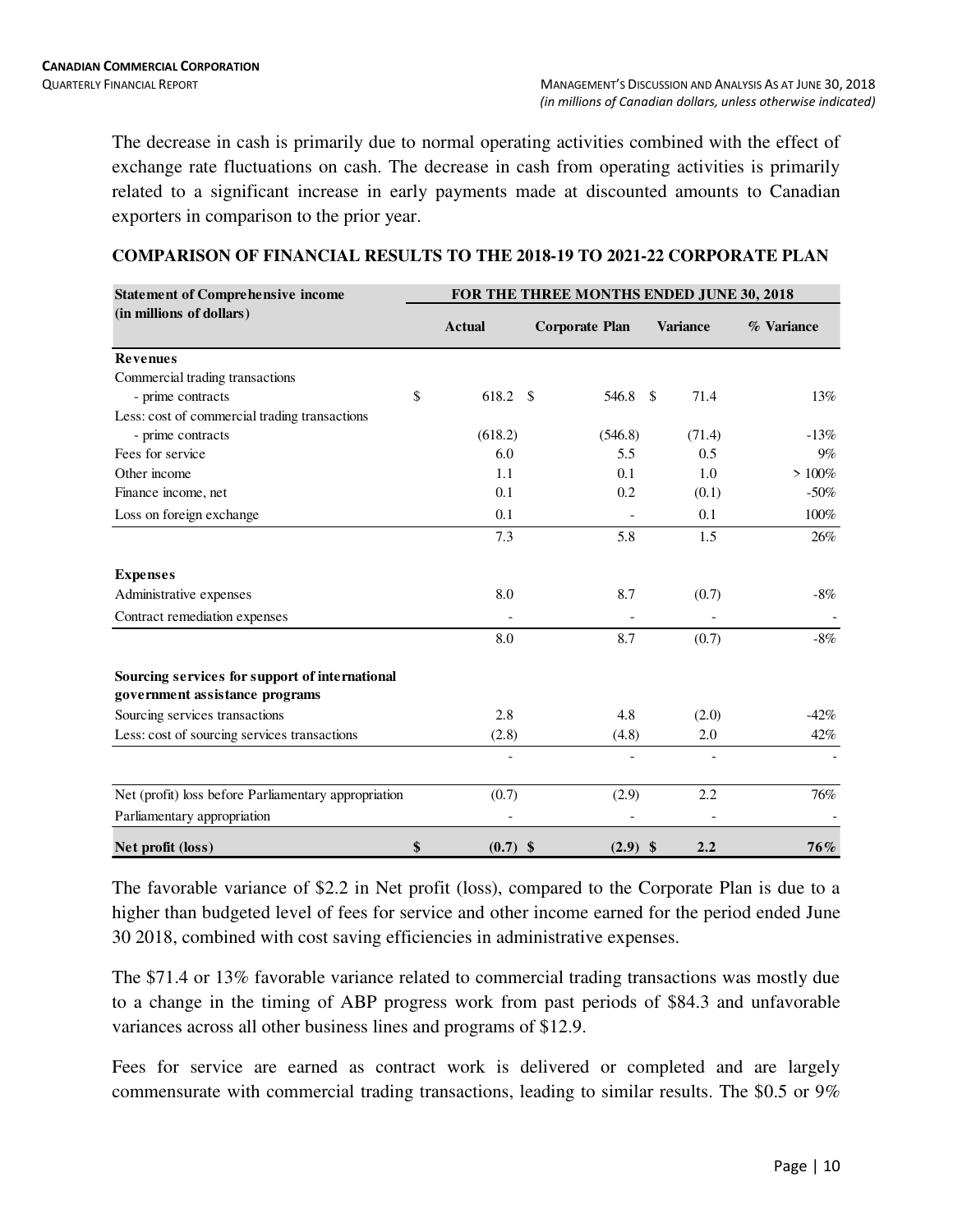favorable variance was due primarily to ABP fees for service earned on the progress work that was \$0.7 above budget, offset by unfavorable variances of \$0.2 in ICB and other GDS projects.

The Corporation manages exchange gains and losses through monitoring and maintaining its foreign currency balances at an adequate level to eliminate liabilities in that currency and does not budget for gains or losses on foreign exchange. At June 30, 2018, the Corporation held cash in Euros (EUR), Chinese Renminbi (CNY) and USD in various bank accounts. The amount exposed to currency risk in Euros and Chinese Renminbi were negligible, while the exposure to USD foreign exchange of \$4.2 represents less than 0.1% of its U.S. denominated assets.

Administrative expenses are paid primarily in Canadian dollars and, as such, are not impacted by foreign exchange fluctuations. The favorable variance of \$0.7 related to administrative expenses resulted primarily from savings realized due to staff vacancies during the quarter.

# **2018-19 CORPORATE PLAN FORECAST**

The CCC 2018-19 to 2022-23 Corporate Plan has not yet been approved by the Government of Canada.

Net revenues are expected to grow from the current report's quarter-end results, largely from projects signed in 2017-18 and contracts expected to be signed in 2018-19 in the ICB and GDS business lines. The increase in signed projects reflects enhanced awareness of CCC's value proposition, resulting from investments in business development in key markets for its five sectors of focus:

- civil aerospace;
- clean technology (cleantech), energy and the environment;
- construction and infrastructure;
- information and communication technology and security; and
- defence

Administrative expenses are also expected to increase from the current report's year-end results in the following areas:

- Investments in relationship management professionals to support growth in CCC's government-to-government initiatives across the five sectors of focus;
- Heightened travel requirements to secure and manage new contracts; and
- Increase in workforce compensation from collective bargaining and staffing to the full complement of the corporate budgeted workforce.

CCC is confident that its low level of contract remediation expenses will continue due to its robust risk and contract management practices.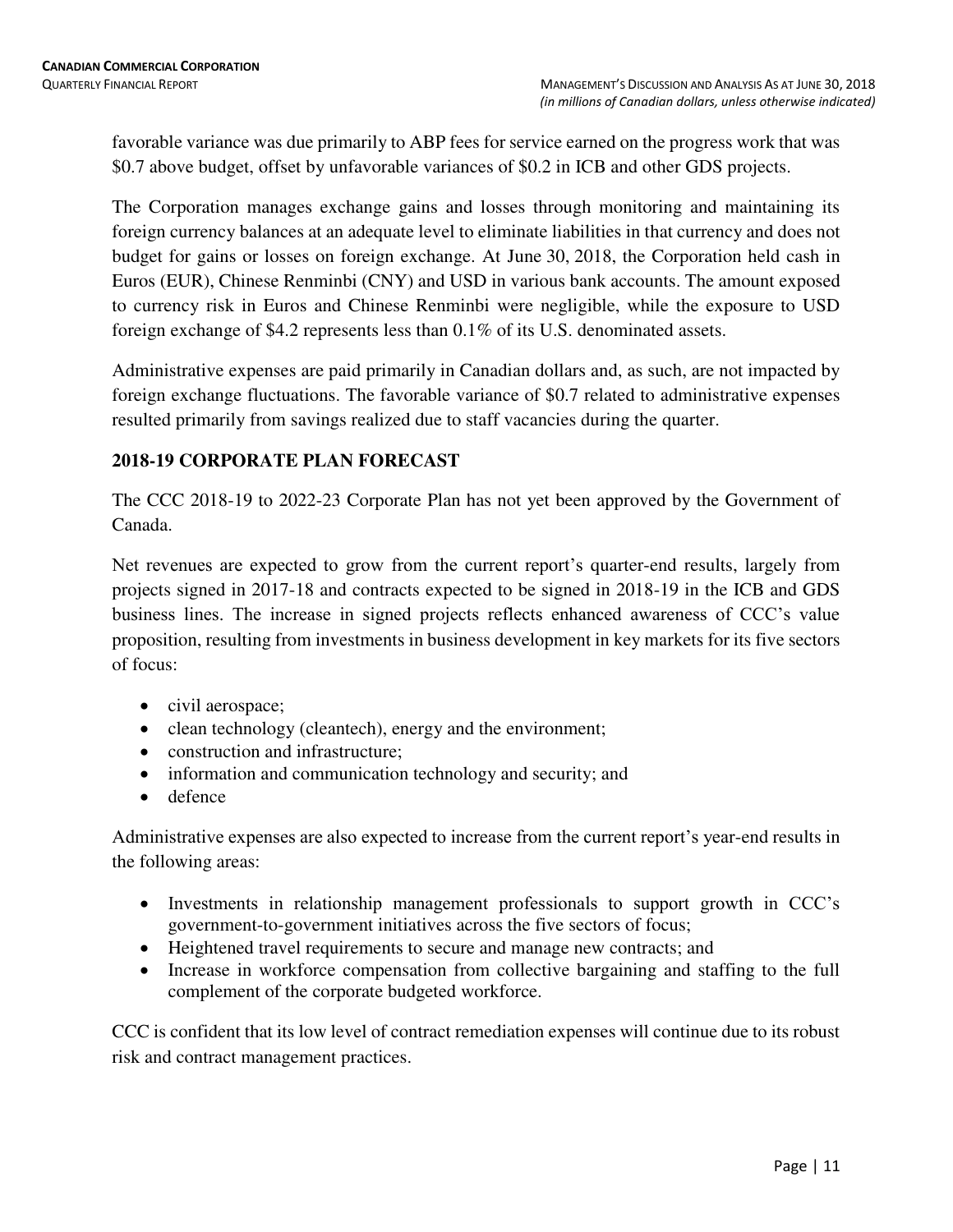# CCC'S COMMITMENT TO RISK MANAGEMENT

CCC manages various risks as it undertakes to fulfill its mandate of promoting and facilitating international trade on behalf of Canadian exporters. The strategy for managing these risks is discussed in detail in the Corporation's fiscal 2017-18 Annual Report and 2018-19 Corporate Plan Summary.

Management continues to align its corporate social responsibility framework with that of the Government of Canada. Collaboration with other Government stakeholders ensures that a consistent approach and decision making process is in place when assessing Canadian exporters on issues related to bribery and corruption as well as buyer human rights records.

Cyber risk in an on-going threat as cyber-attacks appear to be the new reality. Numerous improvements to CCC's information systems were implemented during the past year and the Corporation continues to evolve its approach to cyber risk management.

Except for the changes mentioned above, there are no other significant changes, new risks or uncertainties identified during the period ended June 30, 2018 as compared to those previously reported or discussed.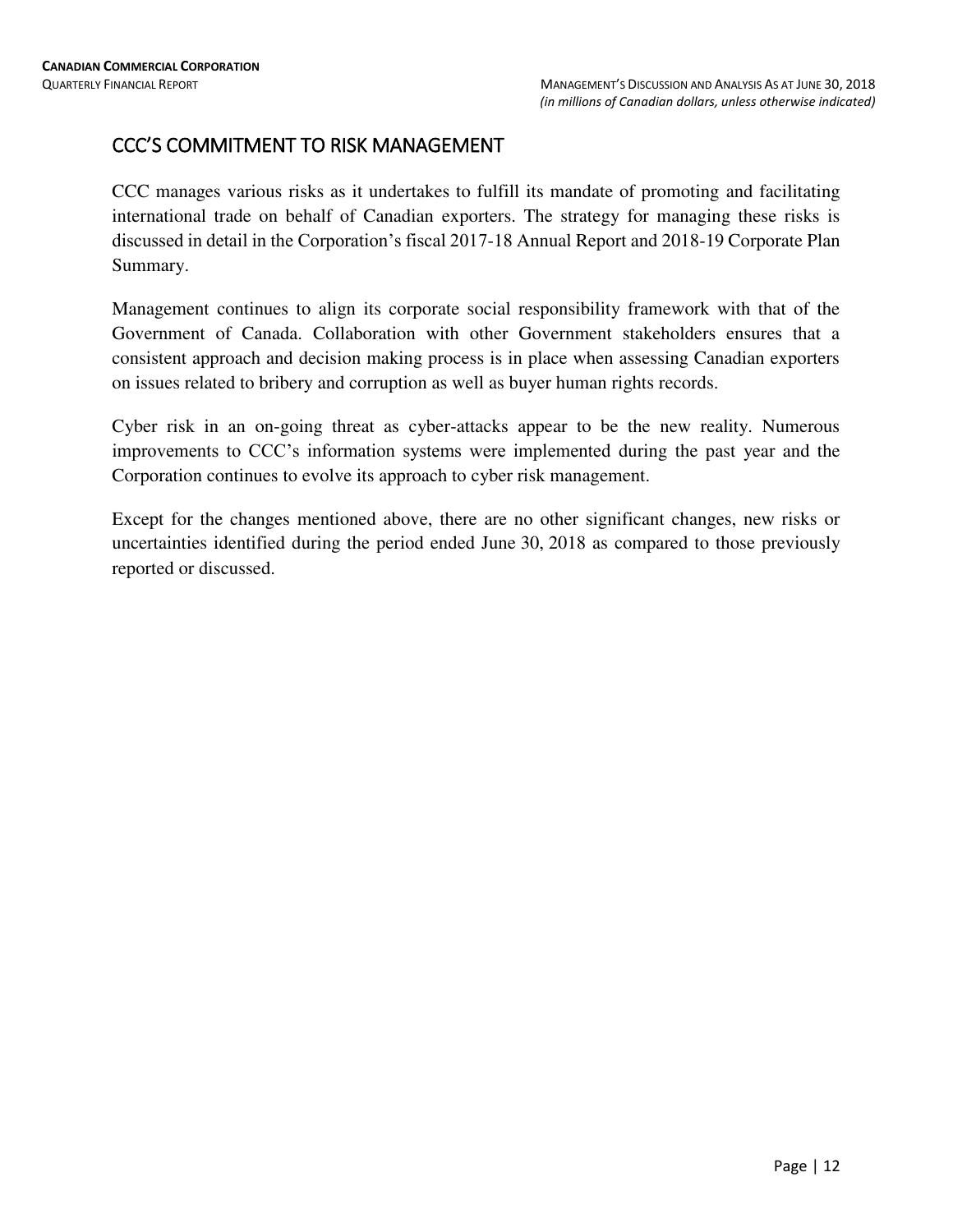# MANAGEMENT RESPONSIBILITY FOR FINANCIAL STATEMENTS

Management is responsible for the preparation and fair presentation of these quarterly financial statements in accordance with the Treasury Board of Canada Standard on Quarterly Financial Reports for Crown Corporations and for such internal controls as Management determines is necessary to enable the preparation of quarterly financial statements that are free from material misstatement. Management is also responsible for ensuring all other information in this quarterly financial report is consistent, where appropriate, with the quarterly financial statements. These quarterly financial statements have not been audited or reviewed by an external auditor.

Based on our knowledge, these unaudited quarterly financial statements present fairly, in all material respects, the financial position, results of operations and cash flows of the corporation, as at the date of and for the period presented in the quarterly financial statements.

Mahhh!

Martin Zablocki Ernie Briard Chief Executive Officer Chief Financial Officer

Ottawa, Canada August 17, 2018



President and Vice-President, Corporate Services and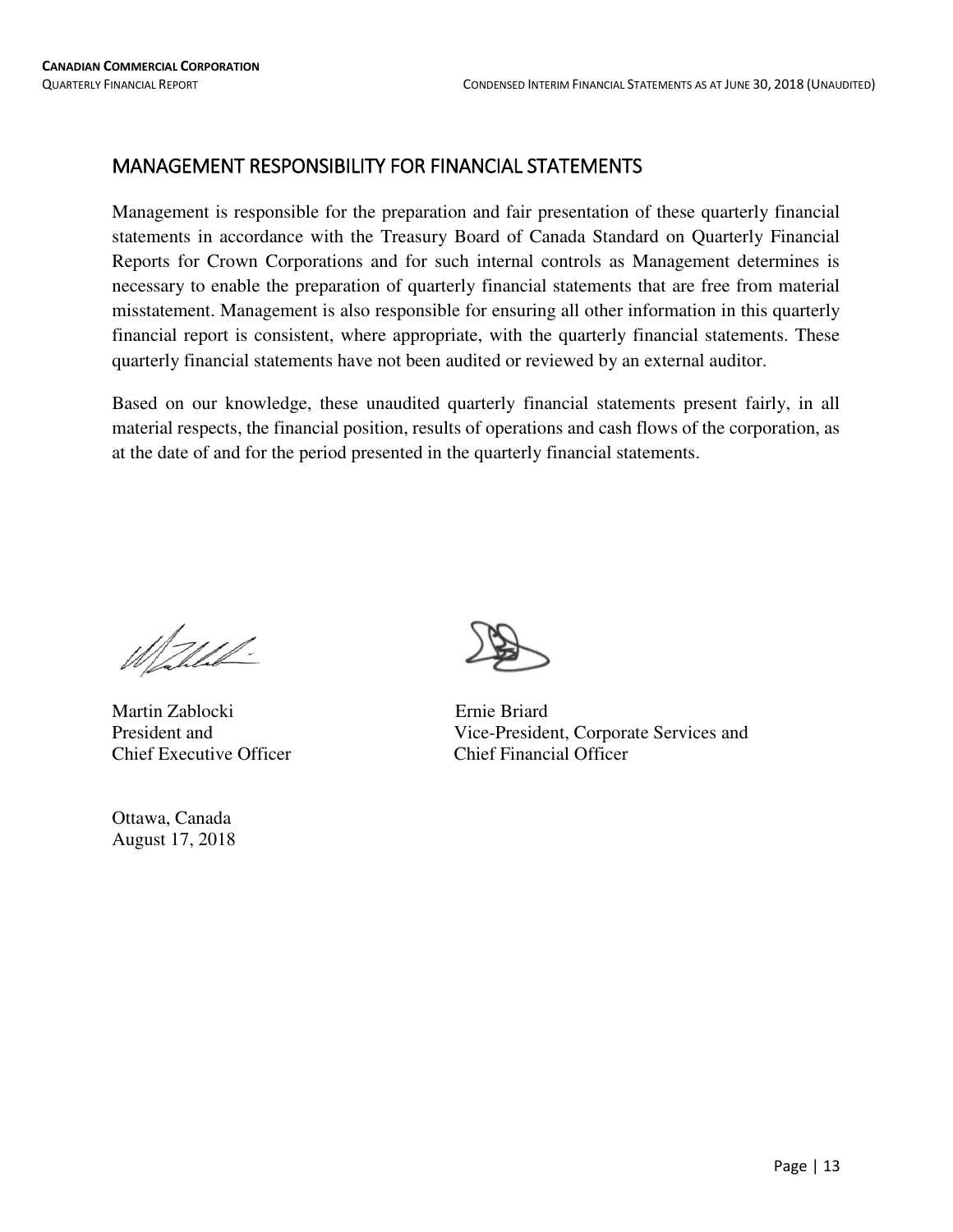# Statement of Financial Position (Unaudited)

|                                                        | <b>June 30,</b> | March 31,       |
|--------------------------------------------------------|-----------------|-----------------|
| As at (in thousands of Canadian dollars)               | 2018            | 2018            |
| <b>ASSETS</b>                                          |                 |                 |
| <b>Current assets</b>                                  |                 |                 |
| Cash and cash equivalent (note 4)                      | \$<br>22,877    | \$<br>43,355    |
| Trade receivables (notes 5 and 7)                      | 1,603,293       | 1,212,712       |
| Advances to Canadian exporters (note 6)                | 134,925         | 144,294         |
| Progress work by Canadian exporters (note 6)           | 5,993,502       | 5,731,733       |
|                                                        | 7,754,597       | 7,132,094       |
| <b>Non-current assets</b>                              |                 |                 |
| Property and equipment                                 | 2,983           | 3,096           |
|                                                        | \$<br>7,757,580 | \$<br>7,135,190 |
|                                                        |                 |                 |
| <b>LIABILITIES</b>                                     |                 |                 |
| <b>Current liabilities</b>                             |                 |                 |
| Trade payables and accrued liabilities (notes 5 and 7) | \$<br>1,564,644 | \$<br>1,191,322 |
| Advances from foreign buyers and others (note 6)       | 171,435         | 183,401         |
| Progress work for foreign buyers (note 6)              | 5,993,502       | 5,731,733       |
| Employee benefits                                      | 206             | 206             |
|                                                        | 7,729,787       | 7,106,662       |
| <b>Non-current liabilities</b>                         |                 |                 |
| Deferred lease incentives                              | 3,555           | 3,621           |
| Employee benefits                                      | 1,385           | 1,336           |
|                                                        | 7,734,727       | 7,111,619       |
|                                                        |                 |                 |
| <b>SHAREHOLDER'S EQUITY</b>                            |                 |                 |
| Contributed surplus                                    | 10,000          | 10,000          |
| Retained earnings                                      | 12,853          | 13,571          |
|                                                        | 22,853          | 23,571          |
|                                                        | \$<br>7,757,580 | \$<br>7,135,190 |

Guarantees (note 14)

*The accompanying notes are an integral part of the financial statements.*

Authorized for issue on August 17, 2018

**Martin Zablocki Ernie Briard**

President and Vice-President, Corporate Services and Chief Executive Officer Chief Financial Officer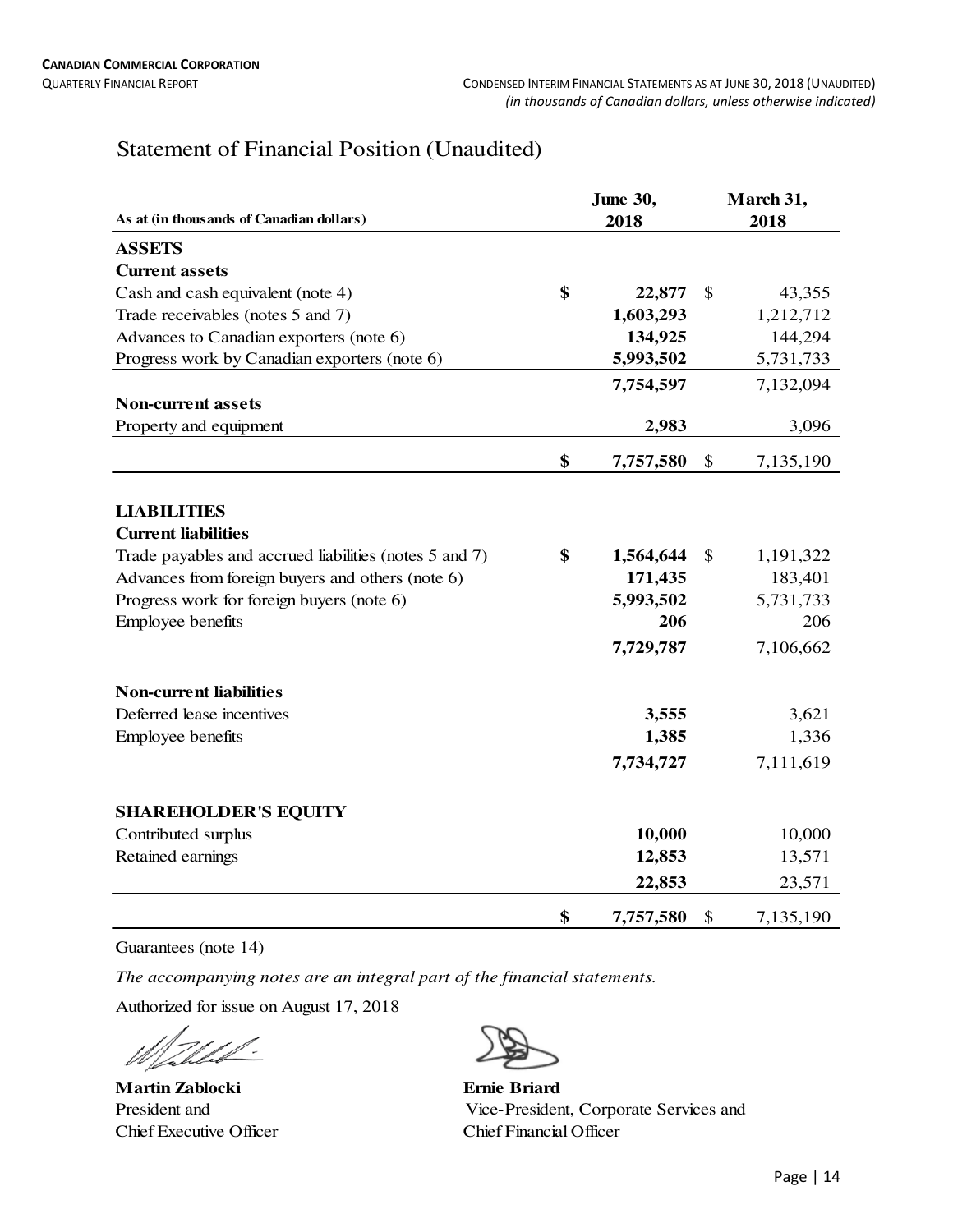# Statement of Comprehensive Income (Unaudited)

| For the three months ended June 30 (in thousands of Canadian dollars)                   | 2018                         |               | 2017                     |
|-----------------------------------------------------------------------------------------|------------------------------|---------------|--------------------------|
| <b>REVENUES</b>                                                                         |                              |               |                          |
| Commercial trading transactions                                                         |                              |               |                          |
| - prime contracts (note 9)                                                              | \$<br>618,188                | <sup>\$</sup> | 628,829                  |
| Less: cost of commercial trading transactions                                           |                              |               |                          |
| - prime contracts                                                                       | (618, 188)                   |               | (628, 829)               |
| Fees for service (note 9)                                                               | 6,017                        |               | 6,004                    |
| Other income (note 9)                                                                   | 1,097                        |               | 408                      |
| Finance income, net (note 10)                                                           | 58                           |               | 159                      |
| Gain (loss) on foreign exchange                                                         | 107                          |               | (68)                     |
|                                                                                         | 7,279                        |               | 6,503                    |
| <b>EXPENSES</b>                                                                         |                              |               |                          |
| Administrative expenses (note 11)                                                       | 7,997                        |               | 8,166                    |
|                                                                                         | 7,997                        |               | 8,166                    |
| SOURCING SERVICES FOR SUPPORT OF INTERNATIONAL<br><b>GOVERNMENT ASSISTANCE PROGRAMS</b> |                              |               |                          |
| Sourcing services transactions (note 9)                                                 | 2,820                        |               | 5,002                    |
| Less: cost of sourcing services transactions                                            | (2,820)                      |               | (5,002)                  |
|                                                                                         | $\qquad \qquad \blacksquare$ |               | $\overline{\phantom{a}}$ |
| <b>NET LOSS</b>                                                                         | \$<br>$(718)$ \$             |               | (1,663)                  |
| <b>OTHER COMPREHENSIVE INCOME (LOSS)</b>                                                |                              |               |                          |
| ITEMS THAT WILL NOT BE RECLASSIFIED TO NET PROFIT (LOSS)                                |                              |               |                          |
| Actuarial gain (loss) on                                                                |                              |               |                          |
| employee benefits obligation                                                            |                              |               |                          |
| <b>TOTAL COMPREHENSIVE LOSS</b>                                                         | \$<br>$(718)$ \$             |               | (1,663)                  |

*The accompanying notes are an integral part of the financial statements.*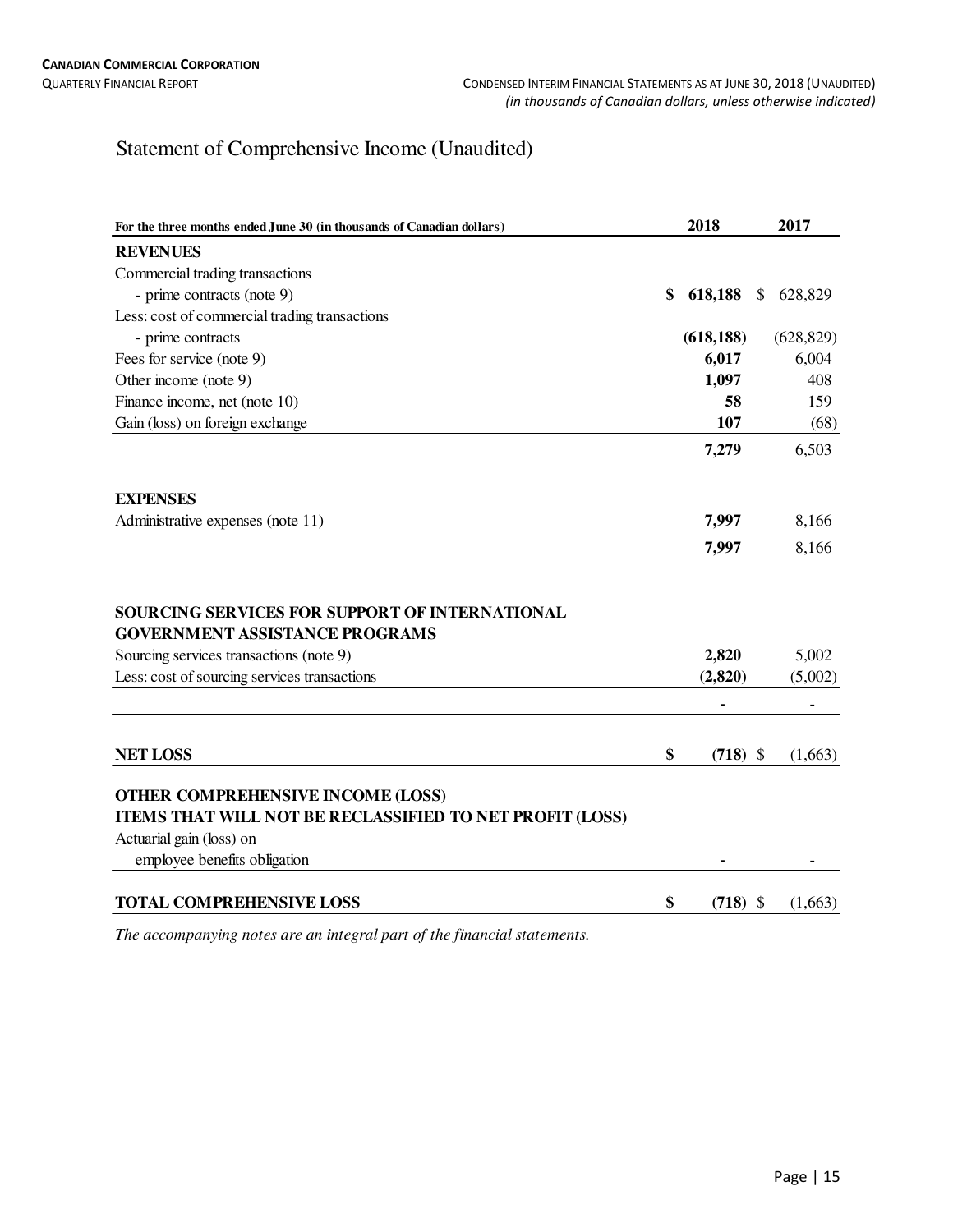# Statement of Changes in Equity (Unaudited)

| For the three months ended June 30, 2018<br>(in thousands of Canadian dollars) |    | <b>Contributed</b><br><b>Surplus</b> |    |        |      | <b>Retained</b><br><b>Earnings</b> |  |  |  | Total |
|--------------------------------------------------------------------------------|----|--------------------------------------|----|--------|------|------------------------------------|--|--|--|-------|
| <b>BALANCE MARCH 31, 2018</b>                                                  | S  | 10,000                               | \$ | 13,571 | - \$ | 23,571                             |  |  |  |       |
| Net loss                                                                       |    |                                      |    | (718)  |      | (718)                              |  |  |  |       |
| <b>BALANCE JUNE 30, 2018</b>                                                   | \$ | 10.000                               | \$ | 12,853 | -SS  | 22,853                             |  |  |  |       |

| For the three months ended June 30, 2017<br>(in thousands of Canadian dollars) |    | <b>Contributed</b><br><b>Surplus</b> |               | <b>Retained</b><br><b>Earnings</b> |    | Total   |
|--------------------------------------------------------------------------------|----|--------------------------------------|---------------|------------------------------------|----|---------|
| <b>BALANCE MARCH 31, 2017</b>                                                  | S  | 10,000                               | <b>S</b>      | 18.914                             | -S | 28,914  |
| Net loss                                                                       |    | $\overline{\phantom{a}}$             |               | (1,663)                            |    | (1,663) |
| <b>BALANCE JUNE 30, 2017</b>                                                   | -S | 10,000                               | <sup>\$</sup> | 17.251                             | -S | 27,251  |

*The accompanying notes are an integral part of the financial statements.*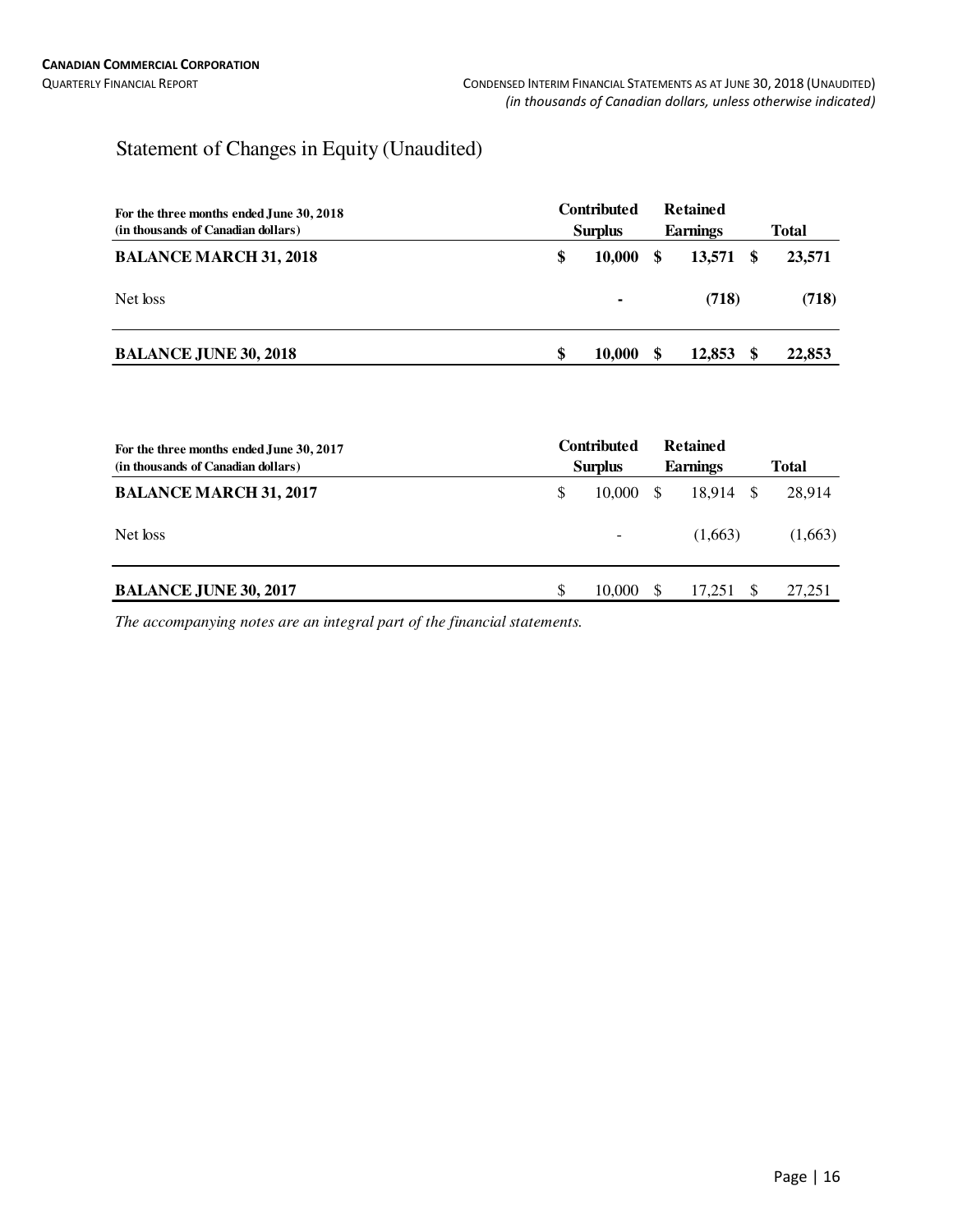# Statement of Cash Flows (Unaudited)

| For the three months ended June 30 (in thousands of Canadian dollars)  |    | 2018       |    | 2017       |
|------------------------------------------------------------------------|----|------------|----|------------|
| <b>OPERATING ACTIVITIES</b>                                            |    |            |    |            |
| Net loss                                                               | \$ | $(718)$ \$ |    |            |
|                                                                        |    |            |    | (1,663)    |
| Adjustments to determine net cash from (used in) operating activities: |    |            |    |            |
| Depreciation                                                           |    | 113        |    | 108        |
| Employee benefit expense                                               |    | 49         |    | 49         |
| Effect of exchange rate changes on cash and cash equivalents           |    | 974        |    | 843        |
| Deferred lease incentives                                              |    | (66)       |    | (66)       |
| Change in working capital from:                                        |    |            |    |            |
| Trade receivables                                                      |    | (390, 581) |    | (302, 162) |
| Advances to Canadian exporters                                         |    | 9,369      |    | 28,977     |
| Trade payables and accrued liabilities                                 |    | 373,322    |    | 305,309    |
| Advances from foreign buyers and others                                |    | (11,966)   |    | (30, 102)  |
| Cash from (used by) operating activities                               |    | (19,504)   |    | 1,293      |
| <b>INVESTING ACTIVITIES</b>                                            |    |            |    |            |
| Acquisitions of property and equipment                                 |    |            |    | (110)      |
| Cash used in investing activities                                      |    |            |    | (110)      |
| Effect of exchange rate changes on cash and cash equivalents           |    | (974)      |    | (843)      |
|                                                                        |    |            |    |            |
| Net increase (decrease) in cash and cash equivalents                   |    | (20, 478)  |    | 340        |
| Cash and cash equivalents at the beginning of period                   |    | 43,355     |    | 76,430     |
| Cash and cash equivalents at the end of period                         | \$ | 22,877     | \$ | 76,770     |

*The accompanying notes are an integral part of the financial statements.*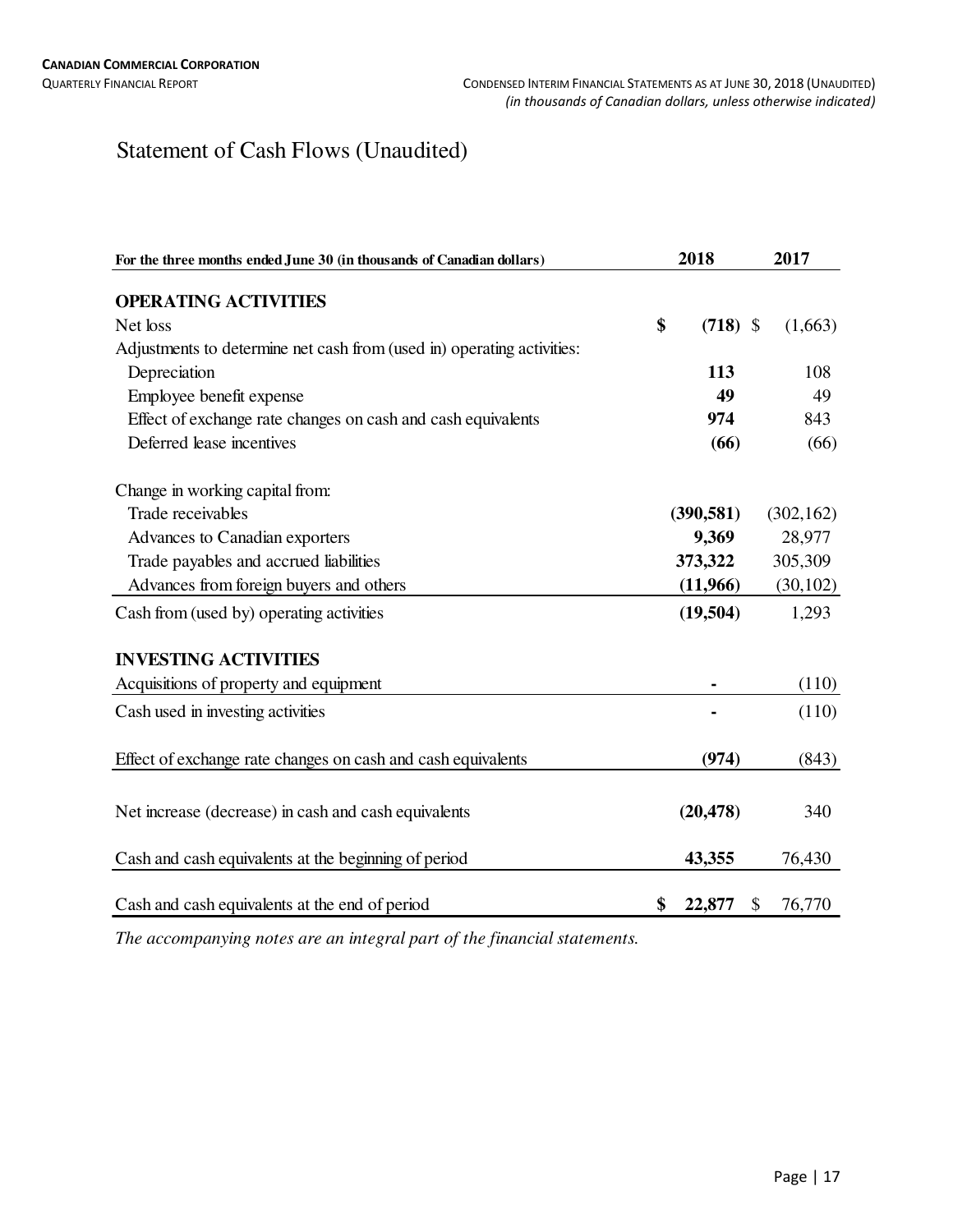# **Revised Notes to Financial Statements**

# **June 30, 2018**

# **1. Nature, organization and funding**

The Canadian Commercial Corporation (the "Corporation") was established in 1946 by the *Canadian Commercial Corporation Act* ("Act"), is wholly owned by the Government of Canada and is an agent Crown corporation listed in Part I of Schedule III of the *Financial Administration Act* ("FAA"). The Corporation is domiciled in Canada with a head office located at 350 Albert Street, Ottawa, Ontario. The Corporation operates primarily in Canada with representation in Asia and South America.

The Corporation acts as the prime contracting agency when foreign governments, international organizations, or foreign private sector buyers wish to purchase products and services from Canada through the Government of Canada. The Corporation enters into contracts with these foreign buyers and into corresponding supply contracts with Canadian exporters. Additionally, the Corporation enters into sourcing services agreements to procure goods and services for international end use on behalf of the Government of Canada and foreign governments.

The Corporation's operations are funded primarily by fees for service.

In September 2008, the Corporation, together with a number of other Crown corporations, was issued a directive (P.C. 2008-1598) pursuant to Section 89 of the *FAA*, entitled *Order giving a direction to parent Crown corporations involved in commercial lending to give due consideration to the personal integrity of those they lend to or provide benefits to in accordance with Government's policy to improve the accountability and integrity of federal institutions*. The Corporation implemented the directive effective January 1, 2010 and has remained compliant with the directive since.

In July 2015, the Corporation was issued a directive (P.C. 2015-1110) pursuant to section 89 of the *FAA* to align its travel, hospitality, conference and event expenditure policies, guidelines and practices with Treasury Board policies, directives and related instruments on travel, hospitality, conference and event expenditures in a manner that is consistent with its legal obligations, and to report on the implementation of this directive in the Corporation's next corporate plan. The Corporation implemented the directive in August 2016 and has remained compliant with the directive since then.

The Corporation is not subject to the provisions of the *Income Tax Act*.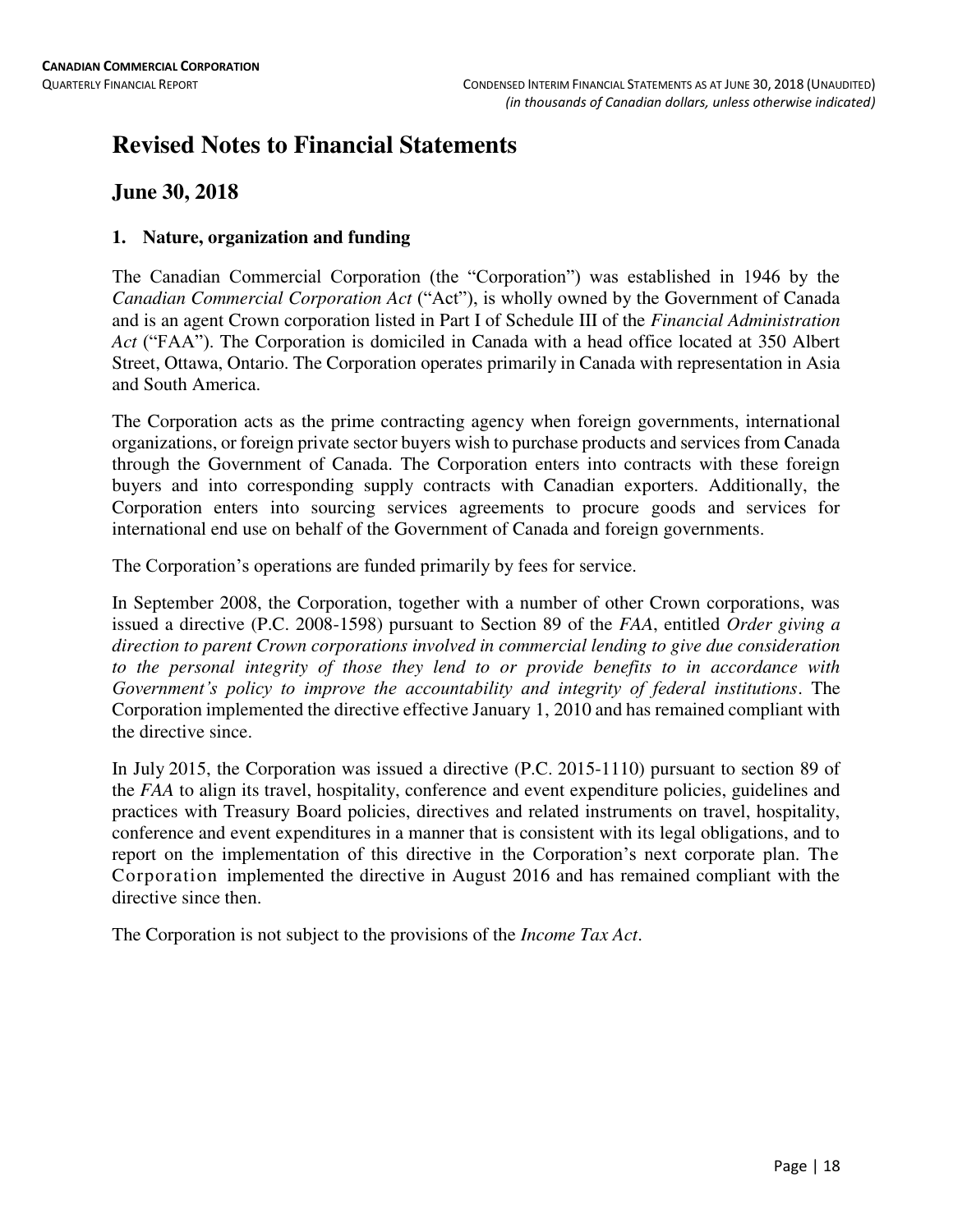# **2. Basis of preparation**

# *Compliance with International Financial Reporting Standards (IFRS)*

These condensed interim financial statements have been prepared in accordance with the Treasury Board of Canada *Standard on Quarterly Financial Reports for Crown Corporations* using the International Financial Reporting Standards ("IFRS") accounting policies adopted in the Corporation's audited annual financial statements as at and for the year ended March 31, 2018. These condensed interim financial statements do not include all of the information required for full annual financial statements and should be read in conjunction with the Corporation's Annual Report and audited financial statements for the year ended March 31, 2018.

As permitted by the Treasury Board of Canada Standard on Quarterly Financial Reports for Crown Corporations, management has elected to only reflect the changes from adoption of IFRS 15 and IFRS 9 standards in the Corporation's audited financial statements for the year ended March 31, 2019. This constitutes a departure from generally accepted accounting principles for the first application of IFRS 15 and IFRS 9, as the quarterly financial statements for the current period do not include the impact of the new accounting standards.

#### *Basis of measurement*

The financial statements have been prepared on the historical cost basis, except for as permitted by IFRS and to the extent material, the following items:

- Derivative financial instruments are measured at fair value through profit or loss.
- Accrued employee benefit liabilities for post-employment benefit plans are recognized at the present value of the defined benefit obligations.

# *Use of estimates and judgments*

The preparation of financial statements in accordance with IFRS requires management to make judgments, estimates and assumptions that affect the application of accounting policies, the reported amounts of assets and liabilities, the disclosure of contingent assets and liabilities at the date of the financial statements and the reported amounts of revenues and expenses during the year. Actual results could differ significantly from estimates resulting in significant differences in the related financial statement balances.

Estimates and underlying assumptions are reviewed on an ongoing basis and in detail as at the date of the financial statements. Any changes in estimates are reflected in the financial statements in the period in which they become known and in any future periods affected. Management has used estimates to determine the useful lives of property and equipment, to account for employee benefits liabilities, provisions, lease commitments and contingencies and used judgment in determining whether a provision for contract remediation expenses should be recognized or disclosed.

Information about areas where management has exercised judgment and made significant use of estimates and assumptions are included in Note 14 – Guarantees: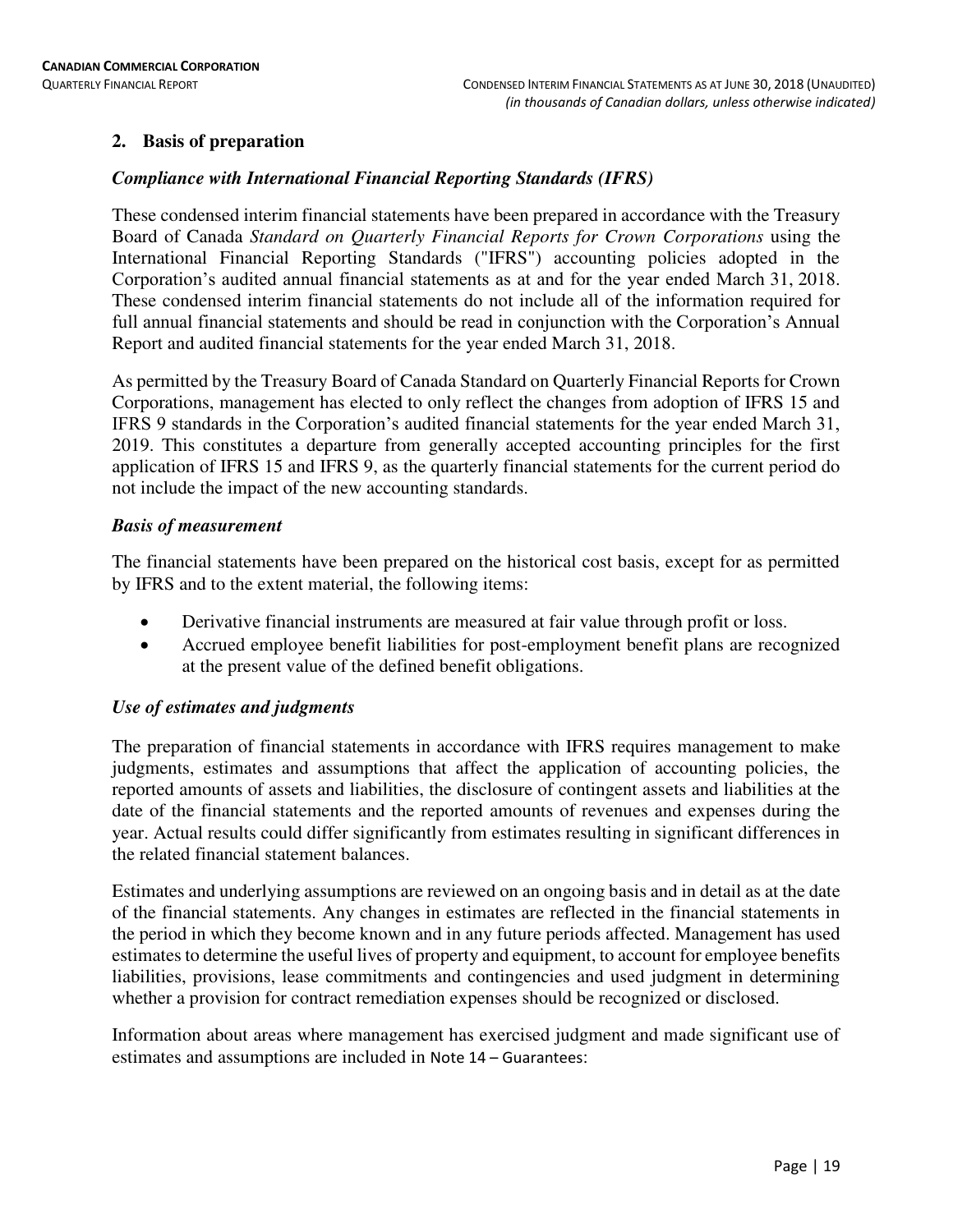# *Functional and presentation currency*

The Corporation's functional and presentation currency is the Canadian dollar.

# **3. Significant accounting policies**

The accounting policies applied in the preparation of these condensed interim financial statements are consistent with those disclosed in the Corporation's audited annual financial statements for the year ended March 31, 2018.

# **4. Cash and cash equivalents**

Cash and cash equivalents included:

|                  | <b>June 30, 2018</b> |         |                 | <b>March 31, 2018</b> |              |          |  |  |
|------------------|----------------------|---------|-----------------|-----------------------|--------------|----------|--|--|
|                  | Original             |         | <b>Canadian</b> |                       |              | Canadian |  |  |
|                  | currency             | dollars |                 | currency              |              | dollars  |  |  |
| Canadian dollars | 29,698               | \$      | 29,698          | 32,171                | $\mathbb{S}$ | 32,171   |  |  |
| Euros            | 8,342                |         | 12,807          | 15,809                |              | 25,058   |  |  |
| Chinese renminbi | 1,823                |         | 362             | 1,706                 |              | 349      |  |  |
| U.S. dollars     | (15,205)             |         | (19,990)        | (11,039)              |              | (14,223) |  |  |
|                  |                      | \$      | 22,877          |                       | \$           | 43,355   |  |  |

The components of cash and cash equivalents were:

|                           | <b>June 30,</b><br>2018 | March 31,<br>2018 |
|---------------------------|-------------------------|-------------------|
| Cash                      | $(5,759)$ \$            | 20,476            |
| Notice deposits           | 10,074                  | 10,014            |
| Short term investments    | 18,562                  | 12,865            |
| Cash and cash equivalents | 22,877                  | 43,355            |

Advances and holdbacks received from foreign buyers and others which will be remitted to Canadian exporters at later dates in accordance with contracts amounted to \$42,557 as at June 30, 2018 (March 31, 2018 - \$45,034). Where contracted, these funds may accrue interest to the credit of the Canadian exporter or foreign buyer.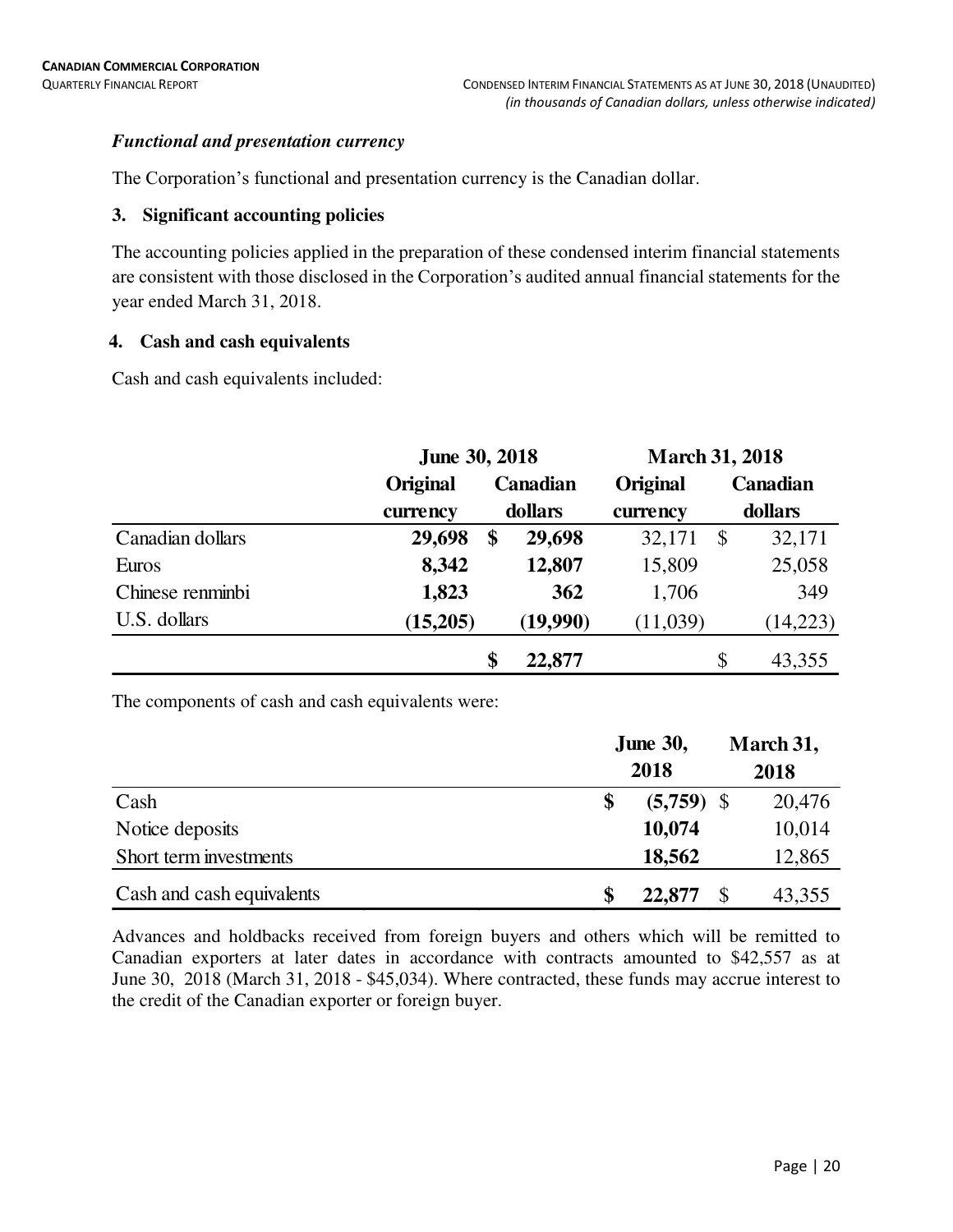# **5. Trade receivables and trade payables and accrued liabilities**

Trade receivables are based on normal international trade terms and are generally non-interest bearing. The Corporation's trade receivables consisted of the following:

|                     |            | June 30, 2018 March 31, 2018 |
|---------------------|------------|------------------------------|
| Accrued receivables | 467,355 \$ | 831,648                      |
| Trade receivables   | 1,135,938  | 381,064                      |
|                     |            | $$1,603,293$ $$1,212,712$    |

The currency profile of the Corporation's trade receivables as follows:

|                  |           | <b>June 30, 2018</b> |           |          | <b>March 31, 2018</b> |           |  |  |  |
|------------------|-----------|----------------------|-----------|----------|-----------------------|-----------|--|--|--|
|                  | Original  | Canadian             |           | Original |                       | Canadian  |  |  |  |
|                  | currency  |                      | dollars   | currency |                       | dollars   |  |  |  |
| U.S. dollars     | 1,204,382 | \$                   | 1,583,372 | 935,022  | $\mathcal{S}$         | 1,204,682 |  |  |  |
| Canadian dollars | 12,999    |                      | 12,999    | 5,795    |                       | 5,795     |  |  |  |
| Euros            | 4,508     |                      | 6,922     | 1,410    |                       | 2,235     |  |  |  |
|                  |           |                      | 1,603,293 |          | \$                    | 1,212,712 |  |  |  |

Trade payables and accrued liabilities are due on normal trade terms. The Corporation's trade payables and accrued liabilities consisted of the following:

| 796,590   | 837,967                      |
|-----------|------------------------------|
| 765,450   | 350,501                      |
| 2,604     | 2,854                        |
| 1,564,644 | 1, 191, 322                  |
|           | June 30, 2018 March 31, 2018 |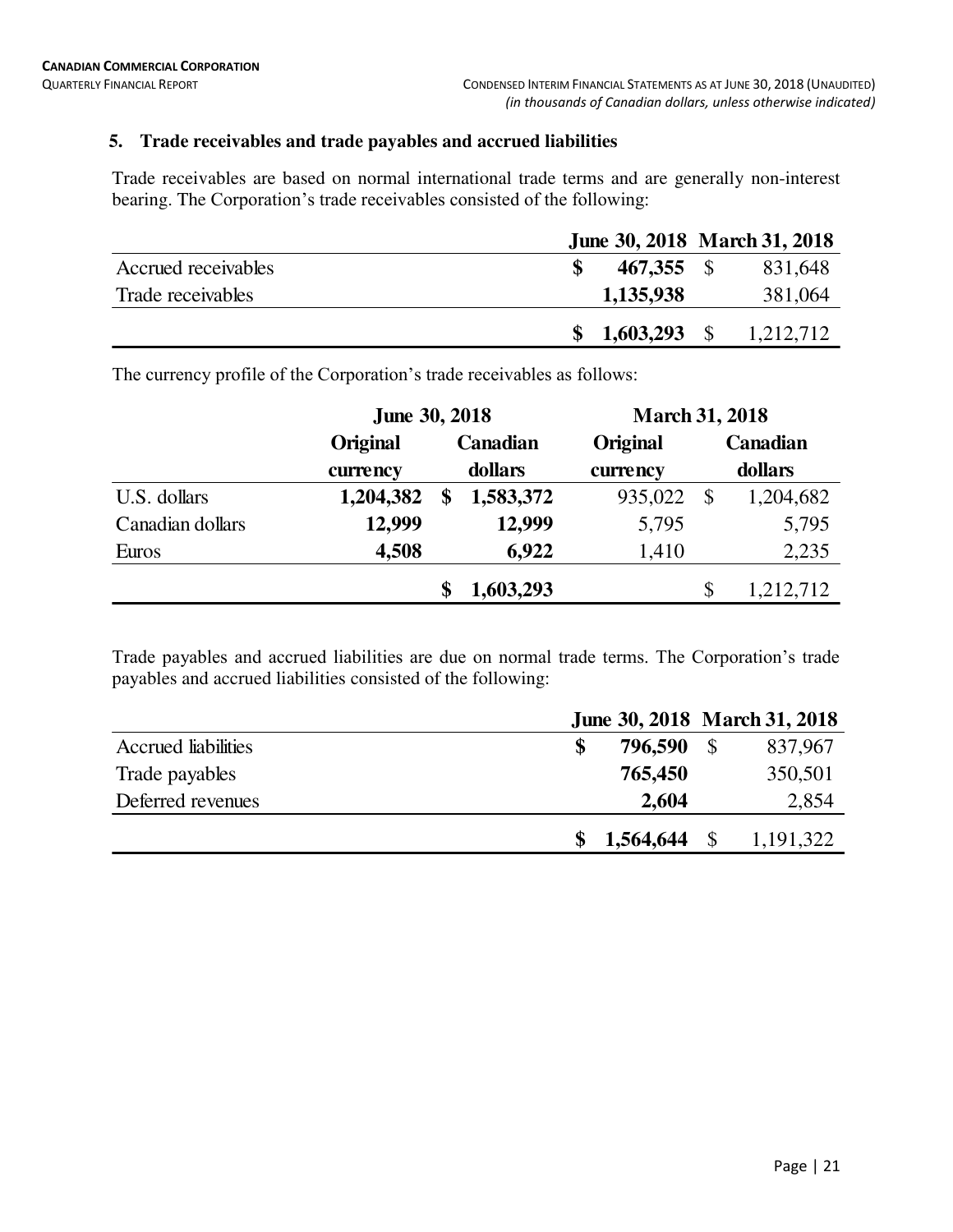|                  | <b>June 30, 2018</b> |          |           | <b>March 31, 2018</b> |              |           |
|------------------|----------------------|----------|-----------|-----------------------|--------------|-----------|
|                  | Original             | Canadian |           | Original              |              | Canadian  |
|                  | currency             |          | dollars   | currency              |              | dollars   |
| U.S. dollars     | 1,172,298            | \$       | 1,541,220 | 907,207               | $\mathbb{S}$ | 1,168,845 |
| Canadian dollars | 16,659               |          | 16,659    | 8,641                 |              | 8,641     |
| Euros            | 4,396                |          | 6,749     | 8,649                 |              | 13,708    |
| Chinese renminbi | 82                   |          | 16        | 623                   |              | 128       |
|                  |                      | \$       | 1,564,644 |                       | $\mathbb{S}$ | 1,191,322 |

The currency profile of the Corporation's trade payables and accrued liabilities was as follows:

Credit, market and liquidity risks relating to trade receivables and to trade payables and accrued liabilities are disclosed in Note 7.

### **6. Advances from foreign buyers and others, advances to Canadian exporters, progress work by Canadian exporters and progress work for foreign buyers**

Advances received from foreign buyers and others prior to work being performed and advances paid to Canadian exporters, under contract terms and conditions, are liquidated as the work is performed or upon delivery and acceptance by the foreign buyer in the normal course of business. During the three months ended June 30, 2018, the Corporation received \$6,806 in advances from foreign buyers and others (March 31, 2018 - \$113,949) and \$1,276 advance payments were paid to Canadian exporters (March 31, 2018 - \$44,643). The amount of advances expected to be recognized into income and expense over the next twelve months are respectively \$155,447 and \$120,211 (March 31, 2018 - \$161,433 and \$126,710) with the remaining \$15,988 and \$14,714 (March 31, 2018 - \$21,968 and \$17,584) to be recognized in more than twelve months.

Given the back-to-back nature of the Corporation's contracting with foreign buyers and Canadian exporters, the balances of progress work by Canadian exporters and progress work for foreign buyers are reduced by amounts that are equal and opposite. The reductions expected due to deliveries over the next twelve months are \$3,509,801 (March 31, 2018 - \$2,951,585) with the remaining \$2,483,701 (March 31, 2018 - \$2,780,148) to be delivered in more than twelve months.

# **7. Risk management and financial instruments**

As described in the Corporation's Annual Report and audited financial statements for the year ended March 31, 2018, the Corporation is exposed to credit risk, market risk and liquidity risk as a result of holding financial instruments. The following is a description of the most significant risks associated with financial instruments and how the Corporation manages its risk exposure:

# **(a) Credit risk**

Credit risk is the risk that one party to a financial instrument will cause a financial loss for the other party by failing to discharge an obligation and arises principally from the Corporation's cash and cash equivalents and trade receivables from foreign buyers. The carrying amount of financial assets recorded in the financial statements represents the maximum exposure to credit risk.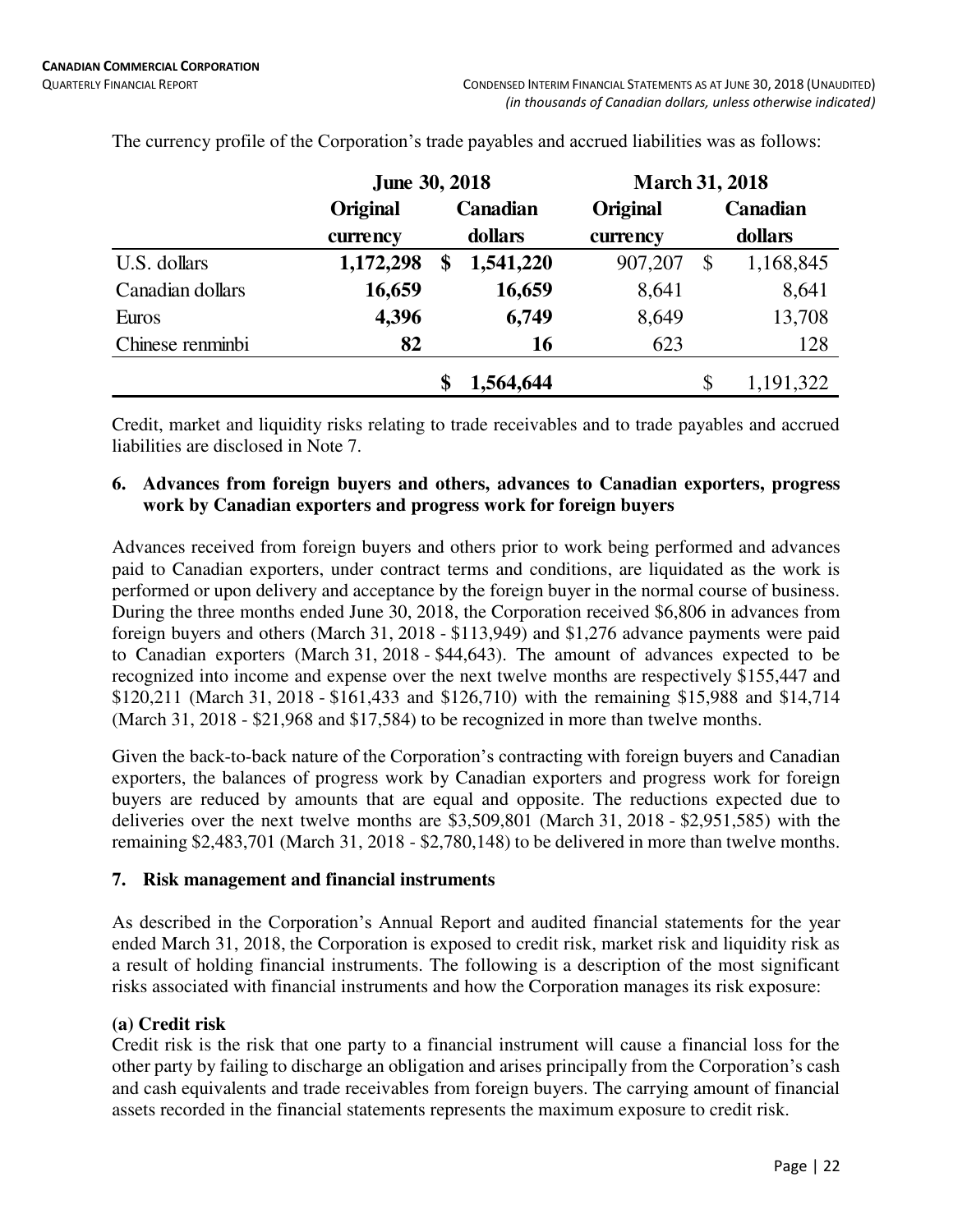# *Cash and cash equivalents*

The Corporation invests surplus funds to earn investment income with the objective of maintaining safety of principal and providing adequate liquidity to meet cash flow requirements. The Corporation's exposure to credit risk from investing cash and cash equivalents is minimized through compliance with the Corporation's Board of Directors approved investment policy, which includes approved investment instruments and portfolio limits. The Corporation invests cash and cash equivalents in highly liquid demand deposits and temporary investments with a Canadian chartered bank. Investments must maintain credit ratings at or above thresholds identified from at least two of the agencies listed below:

- Moody's rating of P1
- Standard and Poor's (S&P) rating of A1
- Dominion Bond Rating Service (DBRS) rating of R1 (low)

# *Trade receivables*

The Corporation generally mitigates credit risk related to trade receivables from export transactions through the domestic contracts with Canadian exporters. This is achieved through a back-to-back payment mechanism whereby exporters are paid when the Corporation has received the related payment from the foreign buyers. Where a foreign buyer is rated AAA by recognized rating agencies, the Corporation may agree to pay the Canadian exporter in advance of receiving the foreign buyer's payment, thereby creating a credit exposure. With the AAA rating, the credit risk is deemed mitigated and acceptable. During the three months ended June 30, 2018, 5% (March 31, 2018 - 4%) of the Corporation's trade receivables were from AAA credit rated foreign buyers.

The maximum exposure to credit risk for trade receivables by geographic region was as follows:

|                               |                 | June 30, 2018 March 31, 2018 |
|-------------------------------|-----------------|------------------------------|
| Asia *                        | \$<br>1,483,820 | \$<br>1,147,480              |
| <b>United States</b>          | 75,665          | 43,319                       |
| Central America and Caribbean | 20,803          | 5,096                        |
| South America                 | 12,867          | 7,732                        |
| Africa                        | 6,933           | 3,451                        |
| Canada                        | 3,205           | 3,399                        |
| Europe                        | ۰               | 2,235                        |
|                               | \$<br>1,603,293 | \$<br>1,212,712              |

\* Includes Middle East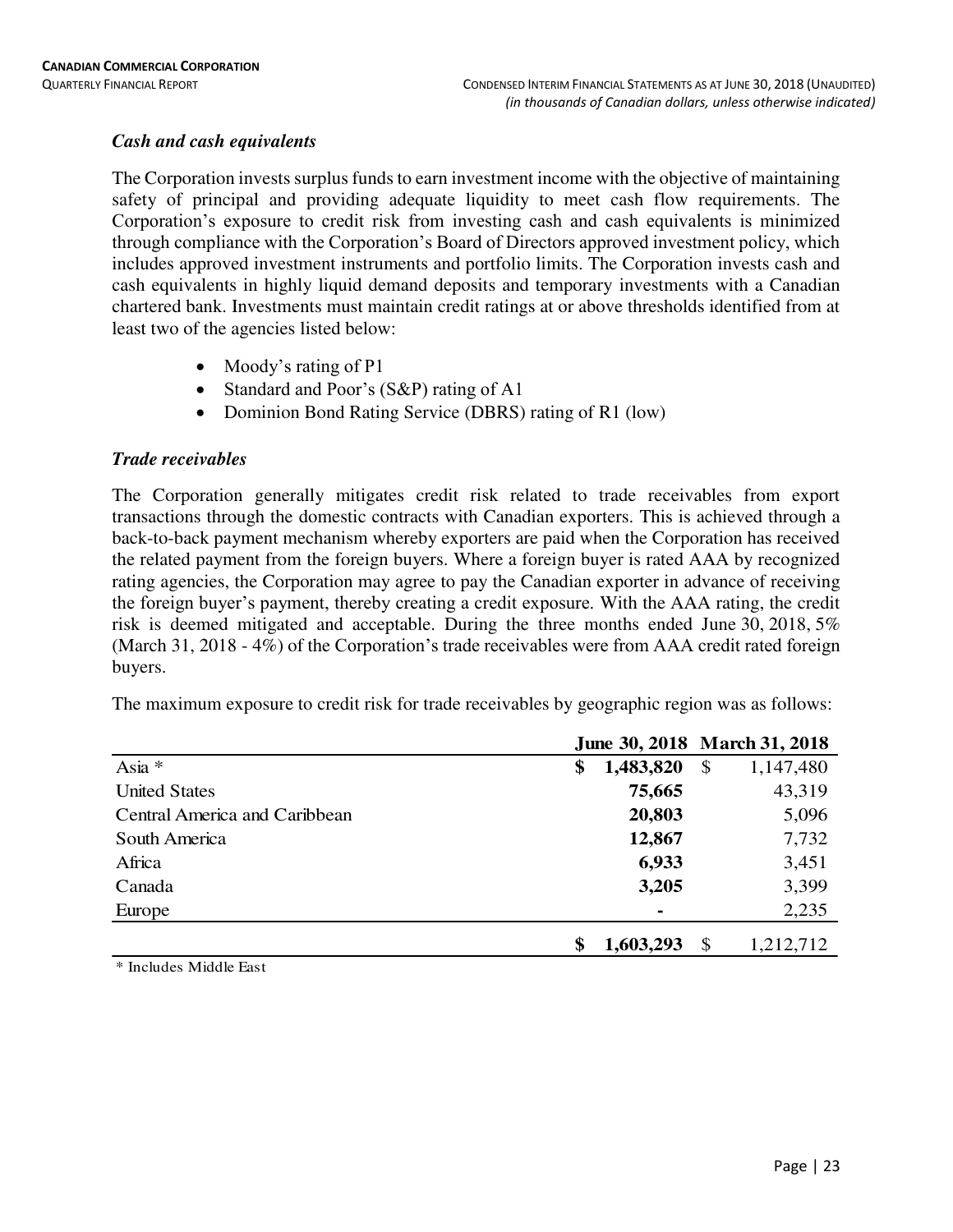The maturity profile of the Corporation's trade receivables was as follows:

|                       |     |  | June 30, 2018 March 31, 2018 |
|-----------------------|-----|--|------------------------------|
| $\leq 1$ year         |     |  | $$1,602,331$ $$1,211,825$    |
| $> 1$ and $<$ 3 years | 962 |  | 887                          |
|                       |     |  | $$1,603,293$ $$1,212,712$    |

Trade receivables are considered past due when the payor has failed to make the payment by the contractual due date. The ageing profile of the Corporation's past due trade receivables was as follows:

|                              |               | June 30, 2018 March 31, 2018 |
|------------------------------|---------------|------------------------------|
| $\leq 30$ days               | \$<br>15,063  | 5,229                        |
| $>$ 30 days and $<$ 180 days | 219,267       | 8,048                        |
| $> 180$ days                 | 6,430         | 1,021                        |
|                              | 240,760<br>\$ | 14,298                       |

The significant increase in trade receivables, particularly in the 30 to 180 days range, is directly attributable to increased activity in the ABP contract. As the contract enters into the delivery phase, timing of invoicing and collections can have a significant impact on comparative figures from prior periods.

# *Collateral*

Commercial securities that have been pledged as collateral by Canadian exporters in the unlikely event of contractual non-performance as at June  $30<sup>th</sup>$ ,  $2018$  were as follows:

|                   |            | June 30, 2018 March 31, 2018 |
|-------------------|------------|------------------------------|
| Holdbacks         | $6,048$ \$ | 5,927                        |
| Parent guarantees |            | $$14,618,579$ $$14,414,241$  |

The amounts above approximate the fair values of collateral held.

# **(b) Market risk**

Market risk is the risk that the fair value or future cash flows of a financial instrument will fluctuate because of changes in market rates. Market risk comprises three types of risk: currency risk, interest rate risk and other price risk. The Corporation is not exposed to significant currency risk, interest rate risk or other price risk. The Corporation has no significant derivatives or embedded derivatives that require recognition as an asset or liability on the Statement of Financial Position.

# **(c) Liquidity risk**

Liquidity risk is the risk that an entity will encounter difficulty in meeting obligations associated with financial liabilities that are settled by delivering cash or another financial asset.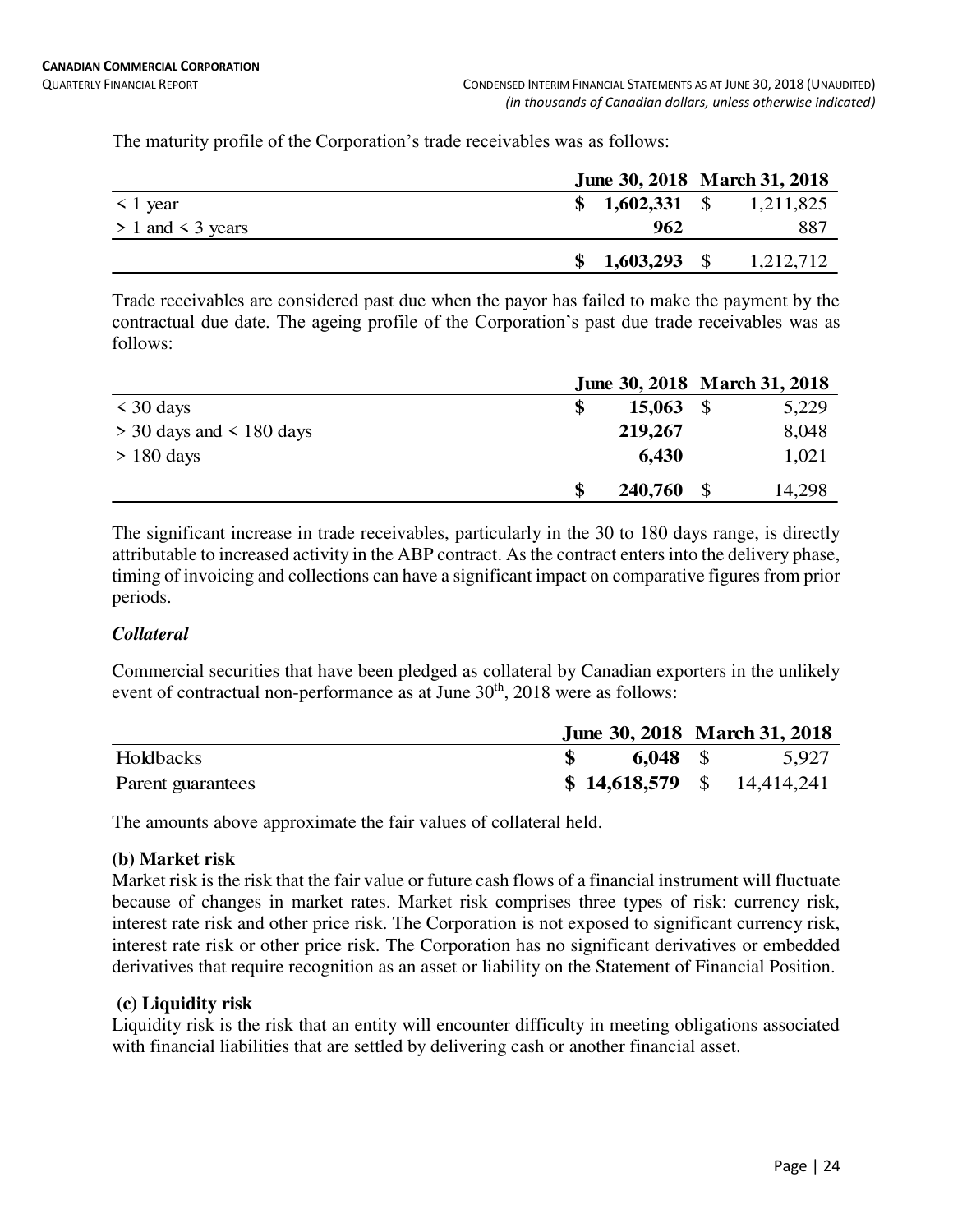Liquidity risk is minimized through compliance with the Corporation's investment policy whereby cash and cash equivalents is invested in highly liquid demand deposits and temporary investments with a Canadian financial institution in order to meet financial obligations on a timely basis.

A potential claim for damages on non-performance of contractual obligations could create liquidity risk for the Corporation. To mitigate this risk, the Corporation has contractual recourse that consists of, in all material respects, back-to-back contractual obligations from Canadian exporters in an amount equal to the value of the contract. In addition, in order to further mitigate its overall liquidity risk exposure from non-performance on contracts, depending upon the results of its due diligence, the Corporation may supplement this recourse by requiring commercial securities including holdbacks, bank guarantees, surety bonds, parent guarantees, insurance assignments, property liens, personal guarantees and shareholder cash held in trust with the Corporation.

Under contract terms, payments to Canadians exporters usually are not made in advance of receipt of payment from foreign buyers, and therefore do not expose the Corporation to liquidity risks.

The *Canadian Commercial Corporation Act* permits the Corporation to borrow from the Consolidated Revenue Fund or enter into other credit arrangements or indemnities from other sources for an amount not to exceed \$90.0 million.

The Corporation has a revolving credit facility providing access to funds in the amount of \$40.0 million (March 31, 2018 - \$40.0 million) Canadian or its U.S. dollar equivalent. Indebtedness under this agreement is unsecured and this credit facility has no expiry date. As at June 30, 2018, the draw on this line of credit was \$20.0 million (March 31, 2018 – \$14.2 million).

# *Trade payables and accrued liabilities*

Trade payables and accrued liabilities are due on normal trade terms. The maturity profile of the Corporation's trade payables and accrued liabilities was as follows:

|               | June 30, 2018 March 31, 2018 |  |             |
|---------------|------------------------------|--|-------------|
| $\leq 1$ year | $$1,564,644$ \,              |  | 1,191,322   |
|               | $$1,564,644$ \,              |  | 1, 191, 322 |

Due to the back to back nature of CCC's contracting operations, the trade payables balances are largely related to corresponding amounts in trade receivables presented earlier in this note. There are no onerous contracts identified as at June 30, 2018 and no onerous contracts as at March 31, 2018.

# **8. Capital management**

The Corporation's objective with respect to capital is to preserve and strengthen its capital base through prudent risk management. This, coupled with the implementation of strategies to optimize operating surpluses ensures that capital is available to facilitate investments in people and processes and to mitigate any potential losses related to operational, performance and credit risk.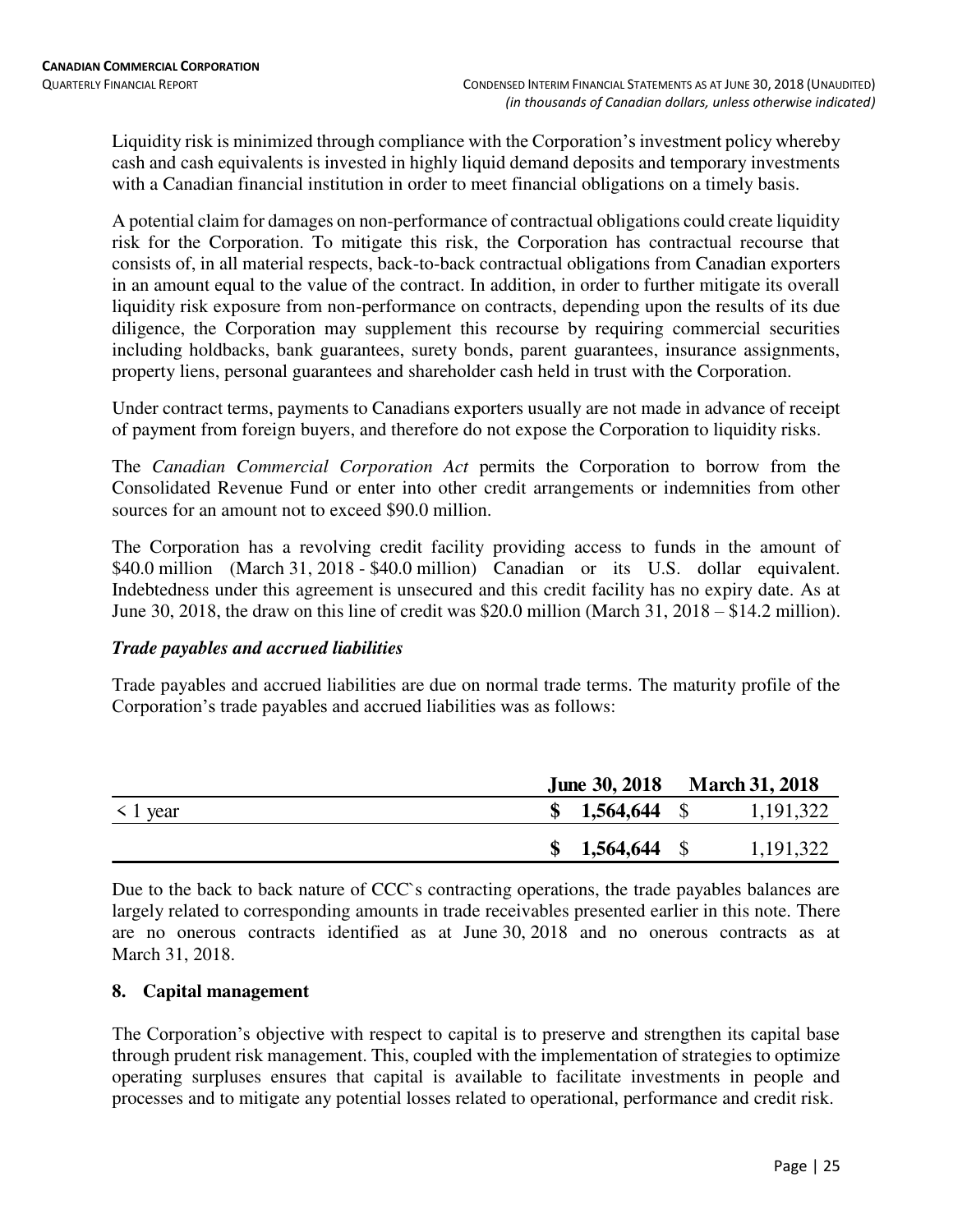Key strategies used by the Corporation to manage its capital base include: minimizing contract remediation expenses, balancing smart growth with operating expenses, minimizing foreign exchange exposure, optimizing interest income. The Corporation may be required to return to the Government of Canada any part of capital deemed to be in excess of the amount required for the purposes for which the Corporation was constituted.

The Corporation's breakdown of supply of capital is as follows:

|                     |                  | June 30, 2018 March 31, 2018 |
|---------------------|------------------|------------------------------|
| Contributed surplus | $10,000 \quad $$ | 10,000                       |
| Retained earnings   | 12,853           | 13,571                       |
|                     | $22,853$ \$      | 23,571                       |

#### **9. Commercial trading transactions, fees for service, other income and sourcing services transactions**

The Corporation facilitates sales of Canadian goods and services to foreign buyers including governments, international agencies and other buyers and receives revenues from commercial trading transactions related to prime contracts, fees for service and other income. The Corporation also engages in transactions related to sourcing services for support of international programs.

For the three month ended June 30, the profile by geographic region is as follows:

|                      | For the three months ended June 30 |                                    |    |                 |    |              |                                    |    |          |              |              |  |
|----------------------|------------------------------------|------------------------------------|----|-----------------|----|--------------|------------------------------------|----|----------|--------------|--------------|--|
|                      |                                    |                                    |    | 2018            |    |              | 2017                               |    |          |              |              |  |
|                      |                                    |                                    |    | <b>Sourcing</b> |    |              | <b>Sourcing</b>                    |    |          |              |              |  |
|                      |                                    |                                    |    | services        |    |              |                                    |    | services |              |              |  |
|                      |                                    | Revenues <sup>*</sup> transactions |    |                 |    | <b>Total</b> | Revenues <sup>*</sup> transactions |    |          |              | <b>Total</b> |  |
| Asia **              | \$                                 | 330,548                            | \$ | 226             | \$ | 330,774      | 325,167<br>\$.                     | \$ | 858      | $\mathbb{S}$ | 326,025      |  |
| <b>United States</b> |                                    | 161,765                            |    | $\blacksquare$  |    | 161,765      | 170,652                            |    |          |              | 170,652      |  |
| Central America      |                                    |                                    |    |                 |    |              |                                    |    |          |              |              |  |
| and Caribbean        |                                    | 100,797                            |    | 54              |    | 100,851      | 119,387                            |    |          |              | 119,387      |  |
| Africa               |                                    | 17,934                             |    | 1,880           |    | 19,814       | 7,532                              |    | 1,394    |              | 8,926        |  |
| Europe               |                                    | 7,675                              |    |                 |    | 7,675        | 1,473                              |    | 9        |              | 1,482        |  |
| South America        |                                    | 5,332                              |    | ٠               |    | 5,332        | 10,199                             |    |          |              | 10,199       |  |
| Canada               |                                    | 1,251                              |    | 660             |    | 1,911        | 758                                |    | 2,741    |              | 3,499        |  |
| Australia            |                                    |                                    |    | ٠               |    |              | 73                                 |    |          |              | 73           |  |
|                      | \$                                 | 625,302                            | \$ | 2,820           | \$ | 628,122      | 635,241<br>S                       | \$ | 5,002    | S            | 640,243      |  |

\* Revenues include revenue related to Commercial Trading Transactions, Fees for Service and Other Income.

\*\* Includes Middle East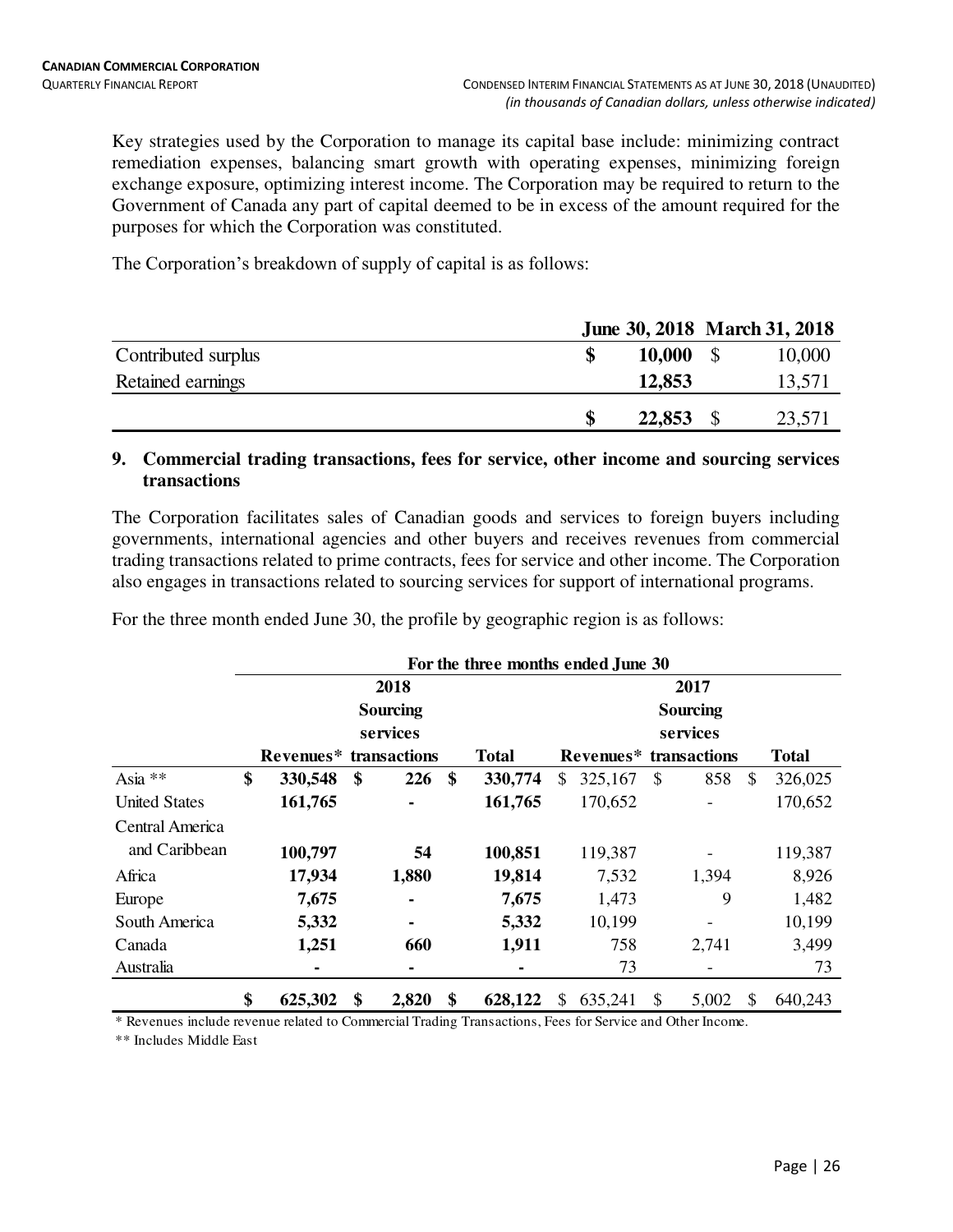# **10. Finance income, net**

For the three month ended June 30, the Corporation has recorded finance income and cost in relation to the following financial instruments:

|                                                        | For the three months ended |      |     |      |
|--------------------------------------------------------|----------------------------|------|-----|------|
|                                                        | June $30$                  |      |     |      |
|                                                        |                            | 2018 |     | 2017 |
| <b>Financial assets</b>                                |                            |      |     |      |
| Finance income earned on cash and cash equivalents $\$ |                            | 137  | - S | 197  |
| <b>Financial liabilities</b>                           |                            |      |     |      |
| Finance cost on payables and other liabilities         |                            | (79) |     | (38) |
|                                                        | S                          | 58   |     |      |

# **11. Administrative expenses**

Administrative expenses for the three month ended June 30 included the following:

|                                             | For the three months |       |                           |       |  |  |
|---------------------------------------------|----------------------|-------|---------------------------|-------|--|--|
|                                             | ended June 30        |       |                           |       |  |  |
|                                             | 2018                 |       |                           | 2017  |  |  |
| Workforce compensation and related expenses | \$                   | 5,155 | $\boldsymbol{\mathsf{S}}$ | 5,175 |  |  |
| Contract management services                |                      | 661   |                           | 675   |  |  |
| Travel and hospitality                      |                      | 561   |                           | 473   |  |  |
| Rent and related expenses                   |                      | 435   |                           | 408   |  |  |
| Software, hardware and support              |                      | 399   |                           | 424   |  |  |
| Consultants                                 |                      | 374   |                           | 461   |  |  |
| Communications                              |                      | 145   |                           | 165   |  |  |
| Depreciation                                |                      | 113   |                           | 108   |  |  |
| Other expenses                              |                      | 154   |                           | 277   |  |  |
|                                             | \$                   | 7.997 |                           | 8,166 |  |  |

# **12. Parliamentary appropriation**

No appropriation was authorized by the Parliament of Canada since the end of 2016-2017 fiscal year.